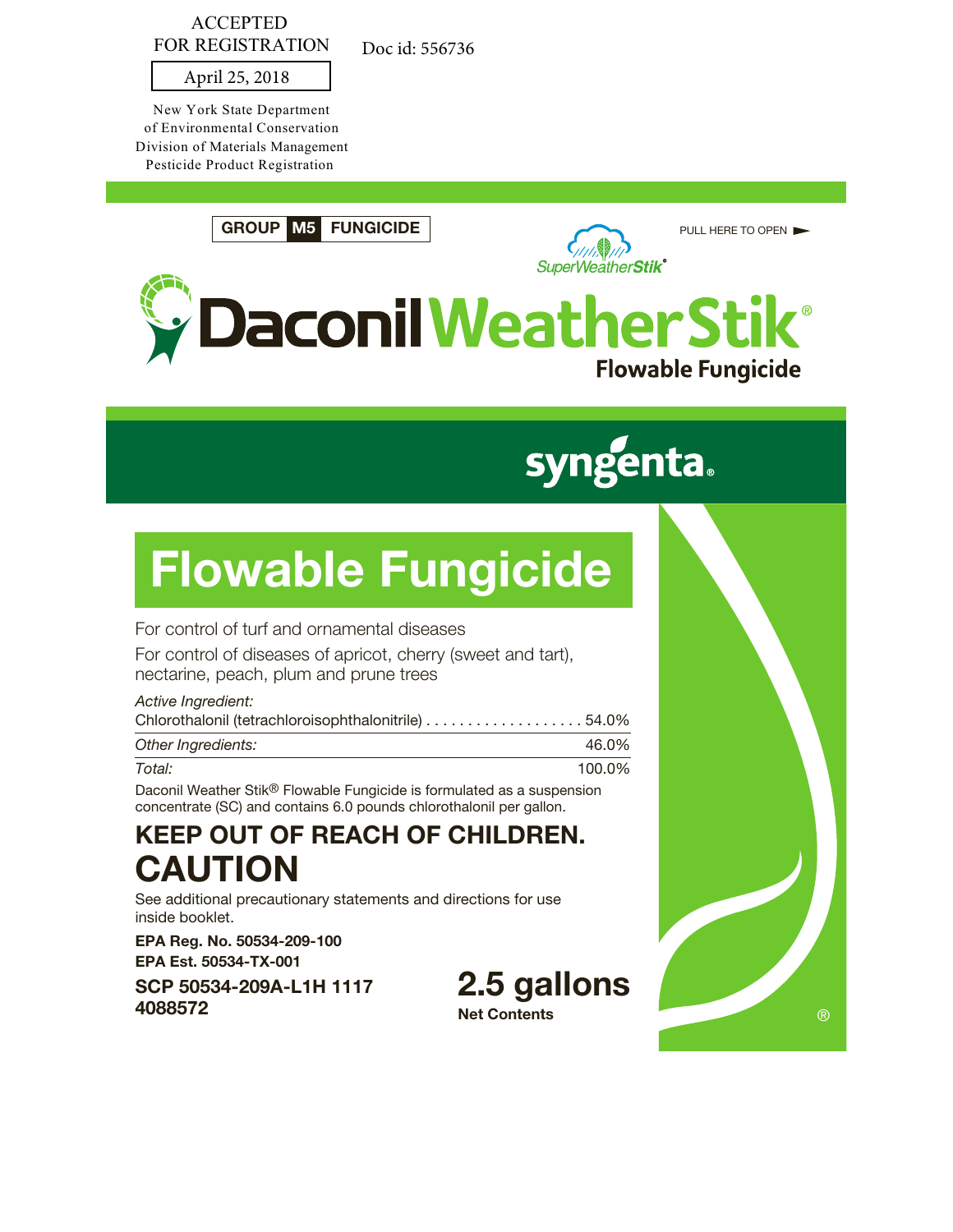| <b>FIRST AID</b>                                                                                                                                                        |                                                                                                                                                                                                                                                                                          |  |  |
|-------------------------------------------------------------------------------------------------------------------------------------------------------------------------|------------------------------------------------------------------------------------------------------------------------------------------------------------------------------------------------------------------------------------------------------------------------------------------|--|--|
| If on skin or<br>clothing                                                                                                                                               | • Take off contaminated clothing.<br>• Rinse skin immediately with plenty of water for 15-20 minutes.<br>• Call a poison control center or doctor for treatment advice.                                                                                                                  |  |  |
| <b>If inhaled</b>                                                                                                                                                       | • Move person to fresh air.<br>• If person is not breathing, call 911 or an ambulance, then give artificial respira-<br>tion, preferably mouth to mouth if possible.<br>• Call a poison control center or doctor for further treatment advice.                                           |  |  |
| If swallowed                                                                                                                                                            | • Call a poison control center or doctor immediately for treatment advice.<br>• Have person sip a glass of water if able to swallow.<br>• Do not induce vomiting unless told to do so by a poison control center or doctor.<br>• Do not give anything by mouth to an unconscious person. |  |  |
| If in eyes                                                                                                                                                              | • Hold eye open and rinse slowly and gently with water for 15-20 minutes. Remove<br>contact lenses, if present, after the first 5 minutes, then continue rinsing eye.<br>• Call a poison control center or doctor for treatment advice.                                                  |  |  |
| <b>NOTE TO PHYSICIAN</b><br>Persons suffering with temporary allergic skin reactions may respond to treatment with oral<br>antihistamines and topical or oral steroids. |                                                                                                                                                                                                                                                                                          |  |  |
| Have the product container or label with you when calling a poison control center or doctor, or<br>going for treatment.                                                 |                                                                                                                                                                                                                                                                                          |  |  |
| <b>HOT LINE NUMBER</b><br>For 24-Hour Medical Emergency Assistance (Human or Animal) or                                                                                 |                                                                                                                                                                                                                                                                                          |  |  |

Chemical Emergency Assistance (Spill, Leak, Fire, or Accident),

Call

**1-800-888-8372**

#### **PRECAUTIONARY STATEMENTS**

**Hazards to Humans and Domestic Animals**

#### **CAUTION**

Harmful if absorbed through skin. Harmful if inhaled. Harmful if swallowed. Causes moderate eye irritation. Avoid contact with skin, eyes, or clothing. Wash thoroughly with soap and water after handling and before eating, drinking, chewing gum, using tobacco, or using the toilet. Wear long-sleeved shirt and long pants, socks, shoes and chemical-resistant gloves. Remove and wash contaminated clothing before reuse. Avoid breathing spray mist. Avoid contact with eyes or clothing. Prolonged or frequently repeated skin contact may cause allergic reactions in some individuals.

*continued…*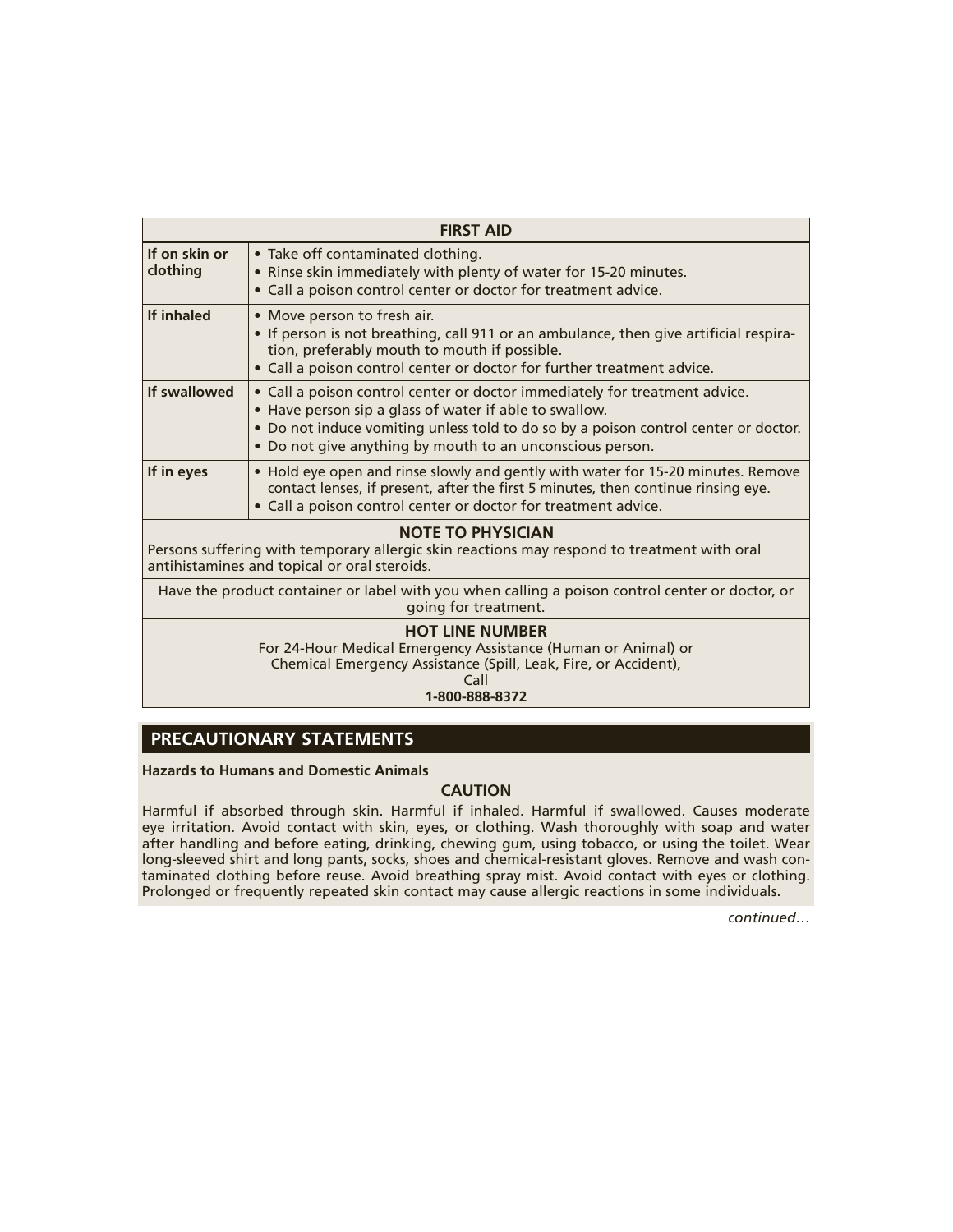#### **PRECAUTIONARY STATEMENTS** *(continued)*

#### **Personal Protective Equipment (PPE)**

**Mixers, Loaders, Applicators and all other handlers must wear:**

- long-sleeved shirt and long pants
- waterproof gloves
- shoes plus socks

In addition, Applicators and Handlers in enclosed areas such as a greenhouse must wear:

NIOSH approved dust/mist filtering respirator (MSHA/NIOSH approval prefix TC-21C) or a NIOSH approved respirator with any N, R, P or HE filter.

Follow manufacturer's instructions for cleaning/maintaining PPE. If no such instructions for washables, use detergent and hot water. Keep and wash PPE separately from other laundry.

#### **Engineering Control Statements**

When handlers use closed systems, enclosed cabs, or aircraft in a manner that meets the requirements listed in the Worker Protection Standard (WPS) for agricultural pesticides [40 CFR 170.240(d)(4-6)], the handler PPE requirements may be reduced or modified as specified in the WPS.

#### **User Safety Recommendations**

#### **Users should:**

- Wash hands before eating, drinking, chewing gum, using tobacco or using the toilet.
- Remove PPE immediately after handling this product. Wash the outside of gloves before removing. As soon as possible, wash thoroughly and change into clean clothing.
- Remove clothing immediately if pesticide gets inside. Then wash thoroughly and put on clean clothing.

#### **Environmental Hazards**

This product is toxic to aquatic invertebrates and wildlife. DO NOT apply directly to water, to areas where surface water is present or to intertidal areas below the mean high water mark. Drift and runoff may be hazardous to aquatic organisms in neighboring areas. DO NOT contaminate water when disposing of equipment wash water or rinsate.

#### **Groundwater Advisory**

This chemical is known to leach through soil into groundwater under certain conditions as a result of label use. Use of this chemical in areas where soils are permeable, particularly where the water table is shallow, may result in groundwater contamination.

#### **Surface Water Advisory**

This chemical can contaminate surface water through spray drift. Under some conditions, it may have a high potential for runoff into surface water for several days to weeks after application. These include poorly draining or wet soils with readily visible slopes toward adjacent surface waters, frequently flooded areas, areas over-laying extremely shallow ground water, areas with infield canals or ditches that drain to surface water, areas not separated from adjacent surface waters with vegetated filter strips, and areas over-laying tile drainage systems that drain to surface water.

Attention: This product contains a chemical known to the State of California to cause cancer.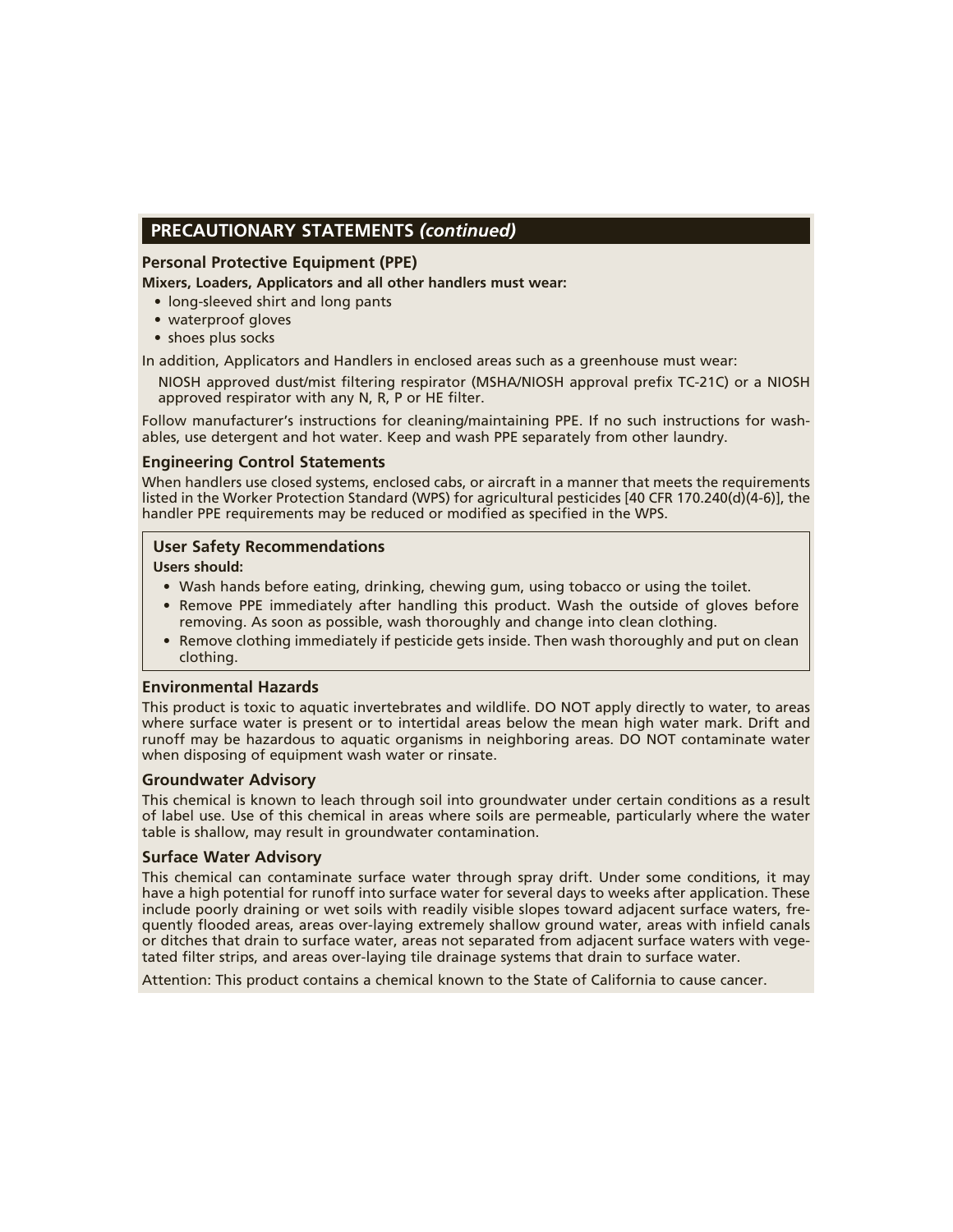#### **CONDITIONS OF SALE AND LIMITATION OF WARRANTY AND LIABILITY**

**NOTICE:** Read the entire Directions for Use and Conditions of Sale and Limitation of Warranty and Liability before buying or using this product. If the terms are not acceptable, return the product at once, unopened, and the purchase price will be refunded.

The Directions for Use of this product must be followed carefully. It is impossible to eliminate all risks inherently associated with the use of this product. Crop injury, ineffectiveness or other unintended consequences may result because of such factors as manner of use or application, weather or crop conditions, presence of other materials or other influencing factors in the use of the product, which are beyond the control of SYNGENTA CROP PROTECTION, LLC or Seller. To the extent permitted by applicable law, Buyer and User agree to hold SYNGENTA and Seller harmless for any claims relating to such factors.

SYNGENTA warrants that this product conforms to the chemical description on the label and is reasonably fit for the purposes stated in the Directions for Use, subject to the inherent risks referred to above, when used in accordance with directions under normal use conditions. To the extent permitted by applicable law: (1) this warranty does not extend to the use of the product contrary to label instructions, or under conditions not reasonably foreseeable to or beyond the control of Seller or SYNGENTA, and (2) Buyer and User assume the risk of any such use. TO THE EXTENT PERMITTED BY APPLICABLE LAW, SYNGENTA MAKES NO WARRANTIES OF MERCHANTABILITY OR OF FITNESS FOR A PARTICULAR PURPOSE NOR ANY OTHER EXPRESS OR IMPLIED WARRANTY EXCEPT AS WARRANTED BY THIS LABEL.

To the extent permitted by applicable law, in no event shall SYNGENTA be liable for any incidental, consequential or special damages resulting from the use or handling of this product. **TO THE EXTENT PERMITTED BY APPLICABLE LAW, THE EXCLUSIVE REMEDY OF THE USER OR BUYER, AND THE EXCLUSIVE LIABILITY OF SYNGENTA AND SELLER FOR ANY AND ALL CLAIMS, LOSSES, INJURIES OR DAMAGES (INCLUDING CLAIMS BASED ON BREACH OF WARRANTY, CONTRACT, NEGLIGENCE, TORT, STRICT LIABILITY OR OTHERWISE) RESULTING FROM THE USE OR HANDLING OF THIS PRODUCT, SHALL BE THE RETURN OF THE PURCHASE PRICE OF THE PRODUCT OR, AT THE ELECTION OF SYNGENTA OR SELLER, THE REPLACEMENT OF THE PRODUCT.**

SYNGENTA and Seller offer this product, and Buyer and User accept it, subject to the foregoing Conditions of Sale and Limitation of Warranty and Liability, which may not be modified except by written agreement signed by a duly authorized representative of SYNGENTA.

**Read entire label carefully and use only as directed.**

#### **DIRECTIONS FOR USE**

It is a violation of Federal Law to use this product in a manner inconsistent with its labeling.

Daconil Weather Stik Flowable Fungicide should be used only in accordance with recommendations on this label or in separately published SYNGENTA supplemental labeling recommendations for this product.

DO NOT apply this product in a way that will contact workers or other persons, or pets either directly or through drift. Only protected handlers may be in the area during application. For any requirements specific to your State or Tribe, consult the agency responsible for pesticide regulation.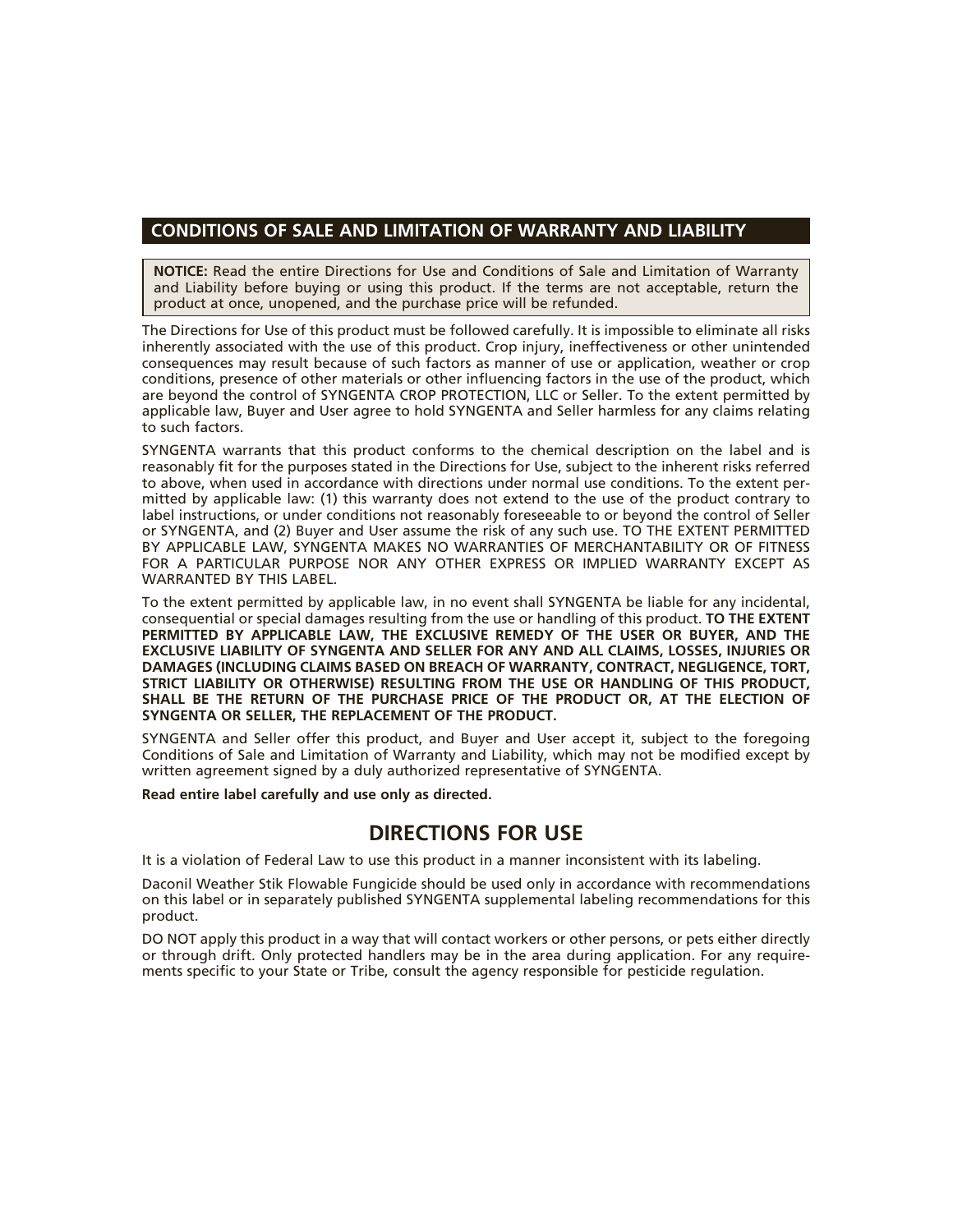**Agricultural Use Sites:** Sod farms; ornamental nurseries and greenhouses; conifers (nursery beds, Christmas tree and bough production plantations, and tree seed orchards); and apricot, cherry (sweet and tart), nectarine, peach, plum and prune trees.

#### **AGRICULTURAL USE REQUIREMENTS**

Use this product only in accordance with its labeling and with the Worker Protection Standard (WPS), 40 CFR part 170. This Standard contains requirements for the protection of agricultural workers on farms, nurseries, and greenhouses and handlers of agricultural pesticides. It contains requirements for training, decontamination, notification, and emergency assistance. It also contains specific instructions and exceptions pertaining to the statements on this label about personal protective equipment (PPE) and restricted-entry interval (REI). The requirements in this box only apply to uses of this product that are covered by the Worker Protection Standard.

DO NOT enter or allow workers to enter treated areas during the REI of 12 hours.

PPE required for early entry to treated areas that is permitted under the Worker Protection Standard and that involves contact with anything that has been treated, such as plants, soil, or water, is: coveralls, chemical-resistant gloves made of any waterproof material, shoes plus socks, protective eyewear.

**Special Eye Irritation Provisions:** This product is a severe eye irritant. Although the restricted entry interval expires after 12 hours, for the next 6.5 days entry is permitted only when the following safety measures are provided:

- (1) At least one container designed specifically for flushing eyes must be available in operating condition at the WPS required decontamination site intended for workers entering the treated area.
- (2) Workers must be informed, in a manner they can understand:
	- that residues in the treated area may be highly irritating to their eyes
	- that they should take precautions, such as refraining from rubbing their eyes, to keep the residues out of their eyes
	- that if they do get residues in their eyes, they should immediately flush their eyes using the eyeflush container that is located at the decontamination site or using other readily available clean water, and
	- how to operate the eyeflush container

#### **Non-Agricultural Uses**

For use to control turf diseases on golf courses, on lawns around commercial (non-residential) and industrial buildings, and on professional and collegiate athletic fields.

For use to control diseases of ornamentals on golf courses and landscape areas around residential, institutional, public, commercial and industrial buildings, parks, recreational areas and athletic fields.

#### **NON-AGRICULTURAL USE REQUIREMENTS**

The requirements in this box apply to uses of this product that are NOT within the scope of the Worker Protection Standard for agricultural pesticides (40 CFR Part 170). The WPS applies when this product is used to produce agricultural plants on farms, nurseries, or greenhouses.

DO NOT enter or allow others to enter area until sprays have dried.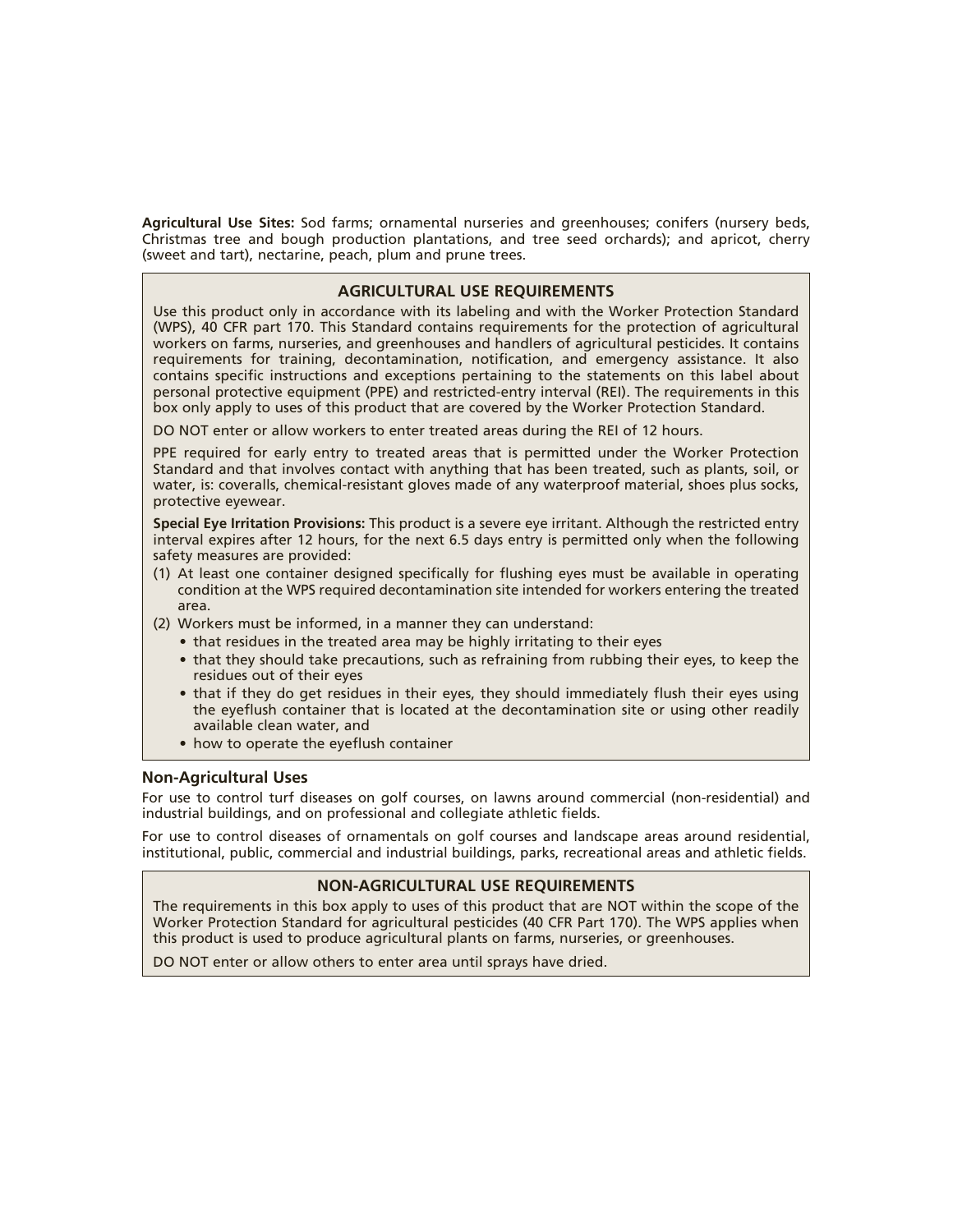#### **PRODUCT INFORMATION**

#### **Resistance Management**



Daconil Weather Stik Flowable Fungicide is an excellent disease control agent when used according to label directions for control of a broad spectrum of plant diseases. Daconil Weather Stik Flowable Fungicide is recommended for use in programs that are compatible with the principles of Integrated Pest Management (IPM), which include the use of disease resistant plant varieties, cultural practices, pest scouting and disease forecasting systems, which reduce unnecessary applications of pesticides.

Daconil Weather Stik Flowable Fungicide is effective for strategic use in programs that attempt to minimize disease resistance to fungicides. Some other fungicides that are at risk from disease resistance exhibit a single-site mode of fungicidal action. Daconil Weather Stik Flowable Fungicide, with a multi-site mode of action, may be used to delay or prevent the development of resistance to single-site fungicides. Consult your Federal or State Cooperative Extension Service representatives for guidance on the proper use of Daconil Weather Stik Flowable Fungicide in programs which seek to minimize the occurrence of disease resistance to other fungicides.

#### **USE PRECAUTIONS AND RESTRICTIONS**

**Do not use on home lawns and turf sites associated with apartment buildings, daycare centers, playgrounds, playfields, recreational park athletic fields, athletic fields located on or next to schools (e.g., elementary, middle and high schools), campgrounds, churches, and theme parks.**

#### **Do not apply to forests.**

**Agricultural Use Sites:** Sod farms; ornamental nurseries and greenhouses; conifer nursery beds, Christmas tree and bough production plantations, and tree seed orchards; and apricot, cherry (sweet and tart), nectarine, peach, plum and prune trees

This product must not be applied within 150 feet for aerial applications, or 25 feet for ground applications of marine/estuarine water bodies unless there is an untreated buffer area of that width between the area to be treated and the water body.

#### **Non-Agricultural Uses**

For use to control turf diseases on golf courses, on lawns around commercial (non-residential) and industrial buildings, and on professional and collegiate athletic fields.

For use to control diseases of ornamentals on golf courses and landscape areas around residential, institutional, public, commercial and industrial buildings, parks, recreational areas and athletic fields.

#### **TANK MIX PRECAUTIONS AND RESTRICTIONS**

DO NOT combine Daconil Weather Stik Flowable Fungicide in the spray tank with pesticides, surfactants or fertilizers, unless your prior use has shown the combination physically compatible, effective and noninjurious under your conditions of use. DO NOT combine Daconil Weather Stik Flowable Fungicide with Dipel®, Latron B-1956® or Latron AG-98®, horticultural oil, and products containing xylene as phytotoxicity may result from the combination when applied to some species on this label.

A tank mix of Daconil Weather Stik Flowable Fungicide with Chipco® Signature® can result in physical antagonism if not mixed properly. Always fill the spray tank with water to near capacity first. Then, with the agitator running, slowly add the desired amount of Daconil Weather Stik Flowable Fungicide followed by the desired amount of Chipco Signature and/or other tank mix partners.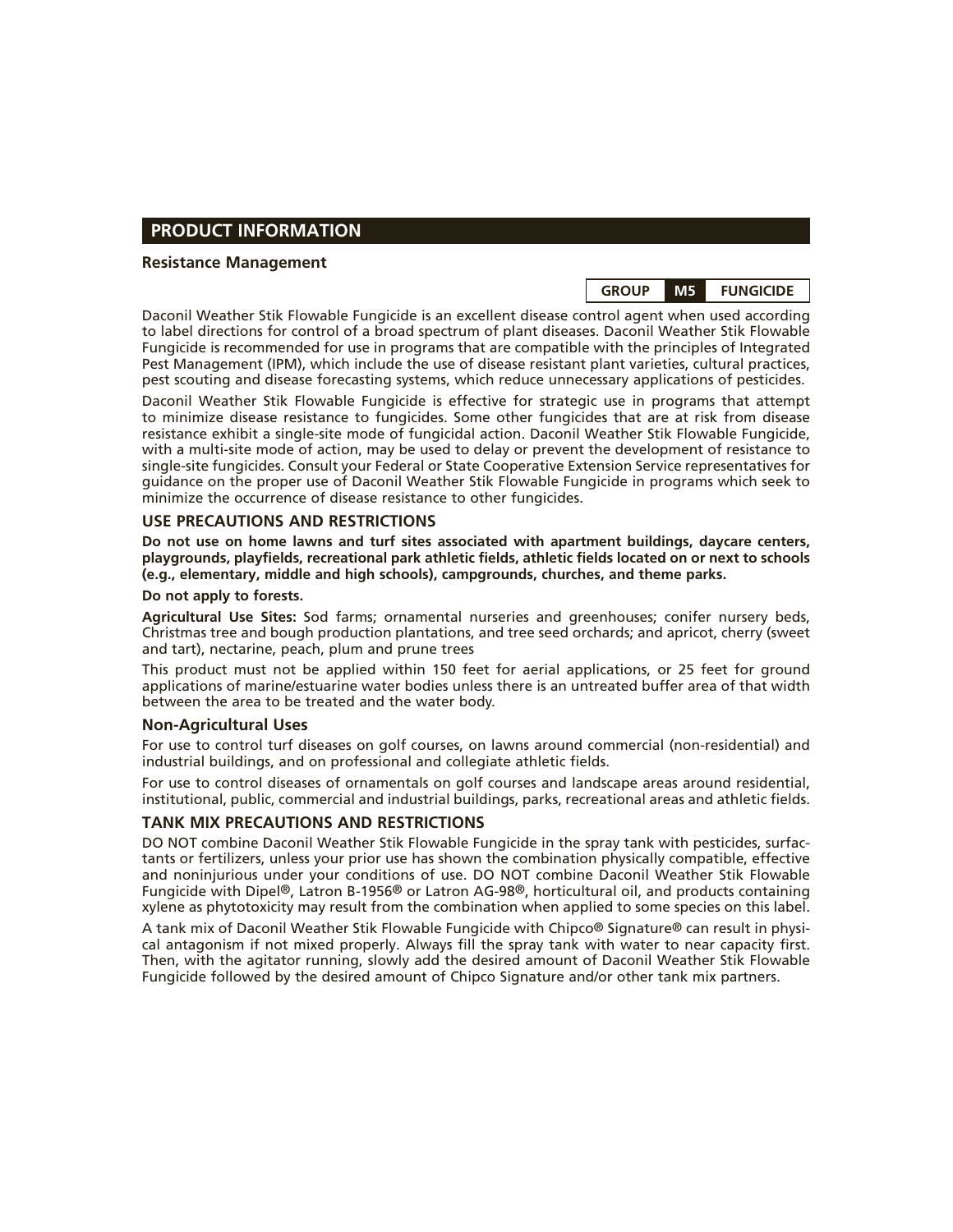#### **SPRAY DRIFT MANAGEMENT**

Avoiding spray drift at the application site is the responsibility of the applicator.

Do not apply when conditions favor drift beyond the target area.

The interaction of many equipment- and weather-related factors determine the potential for spray drift.

To avoid spray drift, do not apply when the wind speed is greater than 10 mph or during periods of temperature inversions.

The following drift management requirements must be followed to avoid off target drift movement from aerial applications to agricultural field crops. These requirements do not apply to public health uses or applications using dry formulations.

- 1. The distance of the outermost nozzles on the boom must not exceed  $3/4$  the length of the wingspan or rotor.
- 2. Nozzles must always point backward parallel with the air stream and never be pointed downwards more than 45 degrees.

**NOTE:** Where states have more stringent regulations, they must be observed.

The applicator should be familiar with and take into account the information covered in the **Aerial Drift Reduction Advisory Information**.

#### **Aerial Drift Reduction Advisory Information**

[This section is advisory in nature and does not supersede the mandatory label requirements.]

#### **Information on Droplet Size**

The most effective way to reduce drift potential is to apply large droplets. The best drift management strategy is to apply the largest droplets that provide sufficient coverage and control. Applying larger droplets reduces drift potential, but will not prevent drift if applications are made improperly, or under unfavorable conditions (see Wind, Temperature).

#### **Controlling Droplet Size**

- **Volume** Use high flow rate nozzles to apply the highest practical spray volume. Nozzles with higher rated flows produce larger droplets.
- **Pressure** Do not exceed the nozzle manufacturer's recommended pressures. For many nozzle types, lower pressure produces larger droplets. When higher flow rates are needed, use higher flow rate nozzles instead of increasing pressure.
- **Number of Nozzles**  Use the minimum number of nozzles that provide uniform coverage.
- **Nozzle Orientation** Orienting the nozzles so that the spray is released parallel to the air stream produces larger droplets than other orientations and is the recommended practice. Significant deflection from horizontal will reduce droplet size and increase drift potential.
- **Nozzle Type** Use a nozzle type that is designed for the intended application. With most nozzle types, narrower spray angles produce larger droplets. Consider using low-drift nozzles. Solid stream nozzles oriented straight back produce the largest droplets and the lowest drift potential.

#### **Boom Length**

For some use patterns, reducing the effective boom length to less than  $\frac{3}{4}$  of the wingspan or rotor length may further reduce drift without reducing swath width.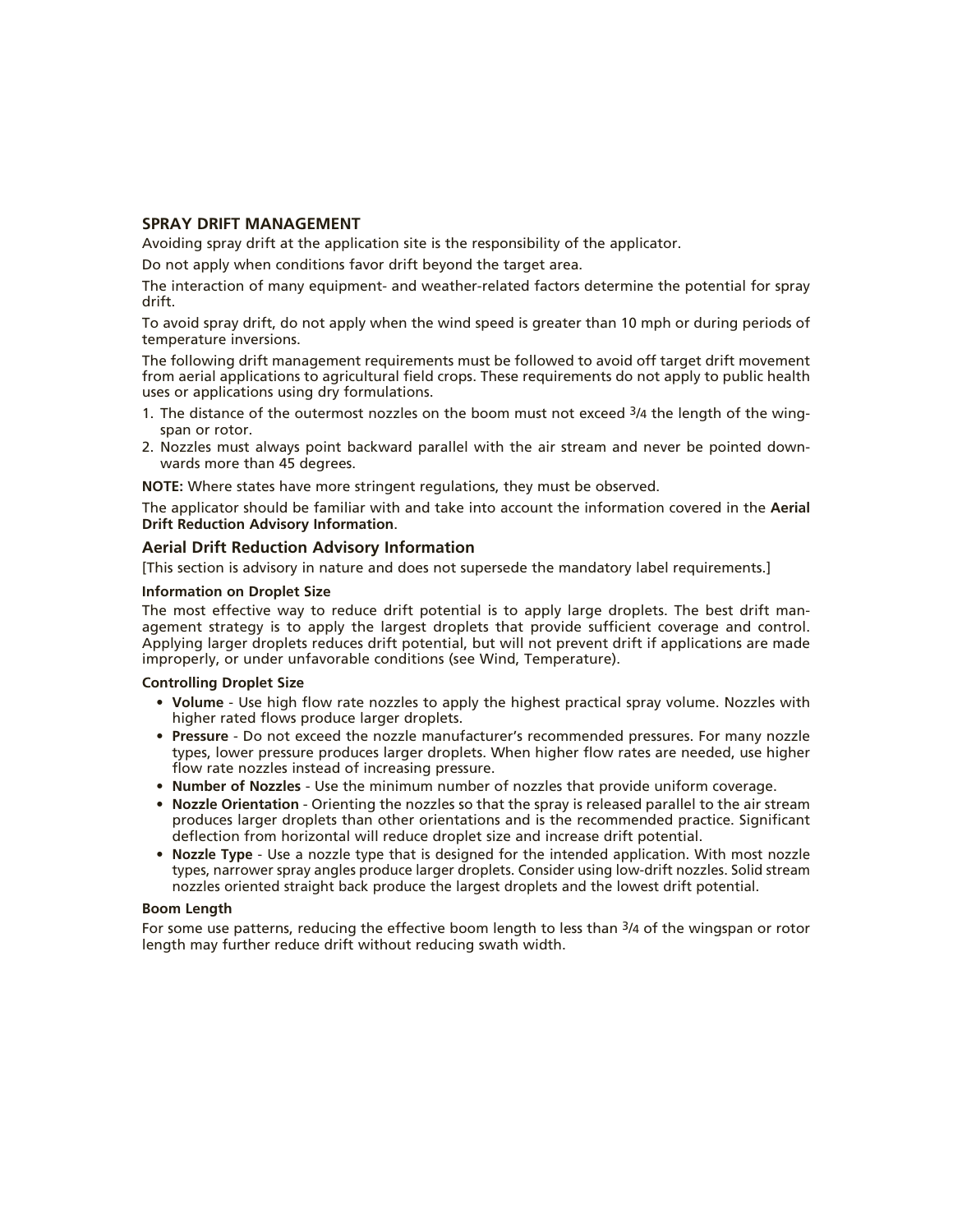#### **Application Height**

Applications should not be made at a height greater than 10 ft above the top of the largest plants, unless a greater height is required for aircraft safety. Making applications at the lowest height that is safe reduces exposure of droplets to evaporation and wind.

#### **Swath Adjustment**

When applications are made with a crosswind, the swath will be displaced downwind. Therefore, on the upwind and downwind edges of the field, the applicator must compensate for this displacement by adjusting the path of the aircraft upwind. Swath adjustment distance should increase with increasing drift potential (higher wind, smaller drops, etc.).

#### **Wind**

Drift potential is lowest between wind speeds of 2-10 mph. However, many factors, including droplet size and equipment type, determine drift potential at any given speed. Application should be avoided below 2 mph due to variable wind direction and high inversion potential. NOTE: Local terrain can influence wind patterns. Every applicator should be familiar with local wind patterns and how they affect spray drift.

#### **Temperature and Humidity**

When making applications in low relative humidity, set up equipment to produce larger droplets to compensate for evaporation. Droplet evaporation is most severe when conditions are both hot and dry.

#### **Temperature Inversions**

Applications should not occur during a temperature inversion because drift potential is high. Temperature inversions restrict vertical air mixing, which causes small suspended droplets to remain in a concentrated cloud. This cloud can move in unpredictable directions due to the light variable winds common during inversions. Temperature inversions are characterized by increasing temperatures with altitude and are common on nights with limited cloud cover and light to no wind. They begin to form as the sun sets and often continue into the morning. Their presence can be indicated by ground fog; however, if fog is not present, inversions can also be identified by the movement of smoke from a ground source or an aircraft smoke generator. Smoke that layers and moves laterally in a concentrated cloud (under low wind conditions) indicates an inversion, while smoke that moves upward and rapidly dissipates indicates good vertical air mixing.

#### **Sensitive Areas**

The pesticide should only be applied when the potential for drift to adjacent sensitive areas (e.g., residential areas, bodies of water, known habitat for threatened or endangered species, nontarget crops) is minimal (e.g., when wind is blowing away from the sensitive areas).

#### **APPLICATION**

#### **Application and Calibration Techniques for Sprinkler Irrigation – Chemigation**

Apply this product only through center pivot, motorized lateral move, solid set or portable (wheel move, side roll, end tow, or hand move) irrigation system(s). DO NOT apply this product through any other type of irrigation system. DO NOT use Daconil Weather Stik Flowable Fungicide through sprinkler irrigation equipment on golf courses.

Crop injury, lack of effectiveness, or illegal pesticide residues in the crop can result from non-uniform distribution of treated water.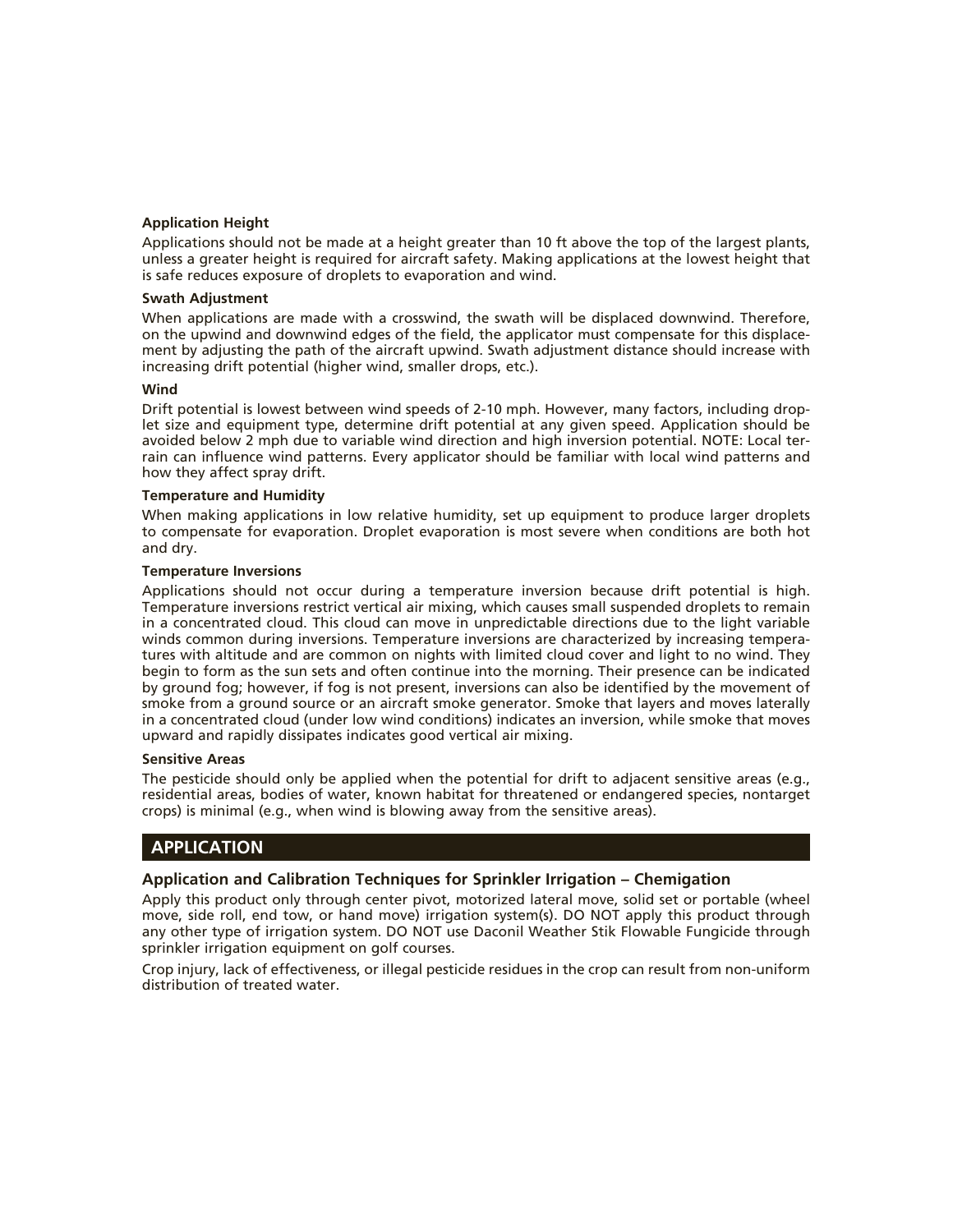If you have questions about calibration, you should contact State Extension Service specialists, equipment manufacturers or other experts.

DO NOT apply this product through irrigation systems connected to a public water system. Public water system means a system for the provision to the public of piped water for human consumption if such system has at least 15 service connections or regularly serves an average of at least 25 individuals daily at least 60 days per year.

Controls for both irrigation water and pesticide injection systems must be functionally interlocked, so as to automatically terminate pesticide injection when the irrigation water pump motor stops. A person knowledgeable of the irrigation system and responsible for its operation shall be present so as to discontinue pesticide injection and make necessary adjustments, should the need arise.

The irrigation water pipeline must be fitted with a functional, automatic, quick-closing check valve to prevent the flow of treated irrigation water back toward the water source. The pipeline must also be fitted with a vacuum relief valve and low pressure drain, located between the irrigation water pump and the check valve, to prevent back-siphoning of treated irrigation water into the water source.

#### **Always inject Daconil Weather Stik Flowable Fungicide into irrigation water after it discharges from the irrigation pump and after it passes through the check valve. Never inject pesticides into the intake line on the suction side of the pump.**

Pesticide injection equipment must be fitted with a functional, normally closed, solenoid-operated valve located on the intake side of the injection pump. Interlock this valve to the power system, so as to prevent fluid from being withdrawn from the chemical supply tank when the irrigation system is either automatically or manually turned off.

The pesticide injection pipeline must contain a functional, automatic, quick-closing check valve to prevent the flow of fluid back toward the injection pump.

The irrigation line or water pump must include a functional pressure switch which will stop the water pump motor when the water pressure decreases to the point where pesticide distribution is adversely affected.

Spray mixture in the chemical supply tank must be agitated at all times, otherwise settling and uneven application may occur. DO NOT apply when wind speed favors drift beyond the area intended for treatment.

Systems must use a metering pump, such as a positive displacement injection pump (e.g., diaphragm pump), effectively designed and constructed of materials that are compatible with pesticides and capable of being fitted with a system interlock.

Daconil Weather Stik Flowable Fungicide may be used through two basic types of sprinkler irrigation systems as outlined in Sections A and B below. Determine which type of system is in place; then refer to the appropriate directions provided for each type.

#### **A. Center Pivot, Motorized Lateral Move and Traveling Gun Irrigation Equipment**

 For injection of pesticides, these continuously moving systems must use a positive displacement injection pump, of either diaphragm or piston type, constructed of materials that are compatible with pesticides and capable of being fitted with a system interlock and capable of injection at pressures approximately 2-3 times those encountered within the irrigation water line. Venturi applicator units cannot be used on these systems.

 Fill chemical supply tank of injection equipment with water. Operate system for one complete revolution or run across the field, measuring time required, amount of water injected, and acreage covered.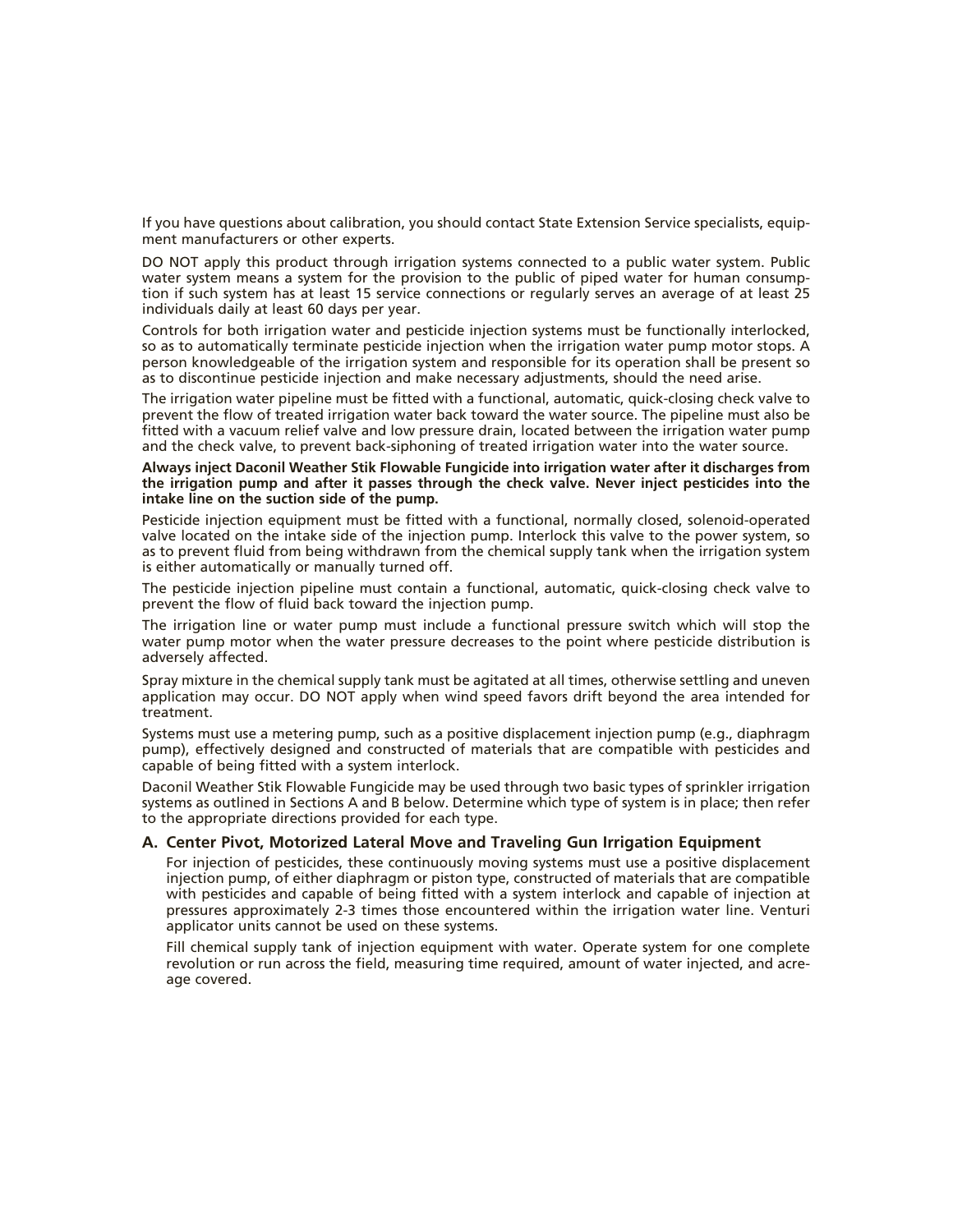Thoroughly mix recommended amount of Daconil Weather Stik Flowable Fungicide for acreage to be covered into the same amount of water used during calibration and inject into system continuously for one revolution or run. Mixture in the chemical supply tank must be continuously agitated during the injection run. Shut off injection equipment after one revolution or run, but continue to operate irrigation system until Daconil Weather Stik Flowable Fungicide has been cleared from last sprinkler head.

#### **B. Solid Set and Portable (Wheel Move, Side Roll, End Tow, or Hand Move) Irrigation Equipment**

 With stationary systems, an effectively designed in-line Venturi applicator unit is preferred which is constructed of materials that are compatible with pesticides; however, a positive-displacement pump can also be used.

 Determine acreage covered by sprinkler. Fill tank of injection equipment with water and adjust flow to use contents over a thirty to forty-five minute period. Mix desired amount of Daconil Weather Stik Flowable Fungicide for acreage to be covered with water so that the total mixture of Daconil Weather Stik Flowable Fungicide plus water in the injection tank is equal to the quantity of water used during calibration, and operate entire system at normal pressures recommended by the manufacturer of injection equipment used, for amount of time established during calibration. Agitation is recommended. Daconil Weather Stik Flowable Fungicide can be injected at the beginning or end of the irrigation cycle or as a separate application. Stop injection equipment after treatment is completed and continue to operate irrigation system until Daconil Weather Stik Flowable Fungicide has been cleared from last sprinkler head.

#### **DIRECTIONS FOR APPLICATION**

#### **TURF**

**Do not use on home lawns and turf sites associated with apartment buildings, daycare centers, playgrounds, playfields, recreational park athletic fields, athletic fields located on or next to schools (ie., elementary, middle and high schools), campgrounds, churches, and theme parks.**

#### **Group A. Golf Course Fairways and Roughs, Lawns around Commercial and Industrial Buildings, and Professional and Collegiate Athletic Fields**

DO NOT mow or water after treatment until spray deposited on turfgrass is thoroughly dry; Daconil Weather Stik Flowable Fungicide should always be used in conjunction with good turf management practices.

#### **Spray Volume:**

Apply Daconil Weather Stik Flowable Fungicide in an adequate amount of water to provide complete coverage. This amount may vary from 30 to 450 gallons per acre. See table below for suggested rates and timing.

#### **Restrictions:**

- **Do not** apply more than 34.7 pints/acre (12.7 fl oz/1000 sq ft) of Daconil Weather Stik Flowable Fungicide per growing season (26 lb ai/acre/growing season).
- The minimum re-treatment interval for single application rates **up to** 9.75 pints/acre (3.6 fl oz/1000 sq ft) of Daconil Weather Stik Flowable Fungicide (7.3 lb ai/acre) is 7 days.
- **Do not** apply more than one application of a rate greater than 9.75 pints/acre (3.6 fl oz/1000 sq ft) of Daconil Weather Stik Flowable Fungicide (7.3 lb ai/acre) per growing season.
- The maximum single application rate is 15.1 pints/acre (5.5 fl oz/1000 sq ft) of Daconil Weather Stik Flowable Fungicide (11.3 lb ai/acre).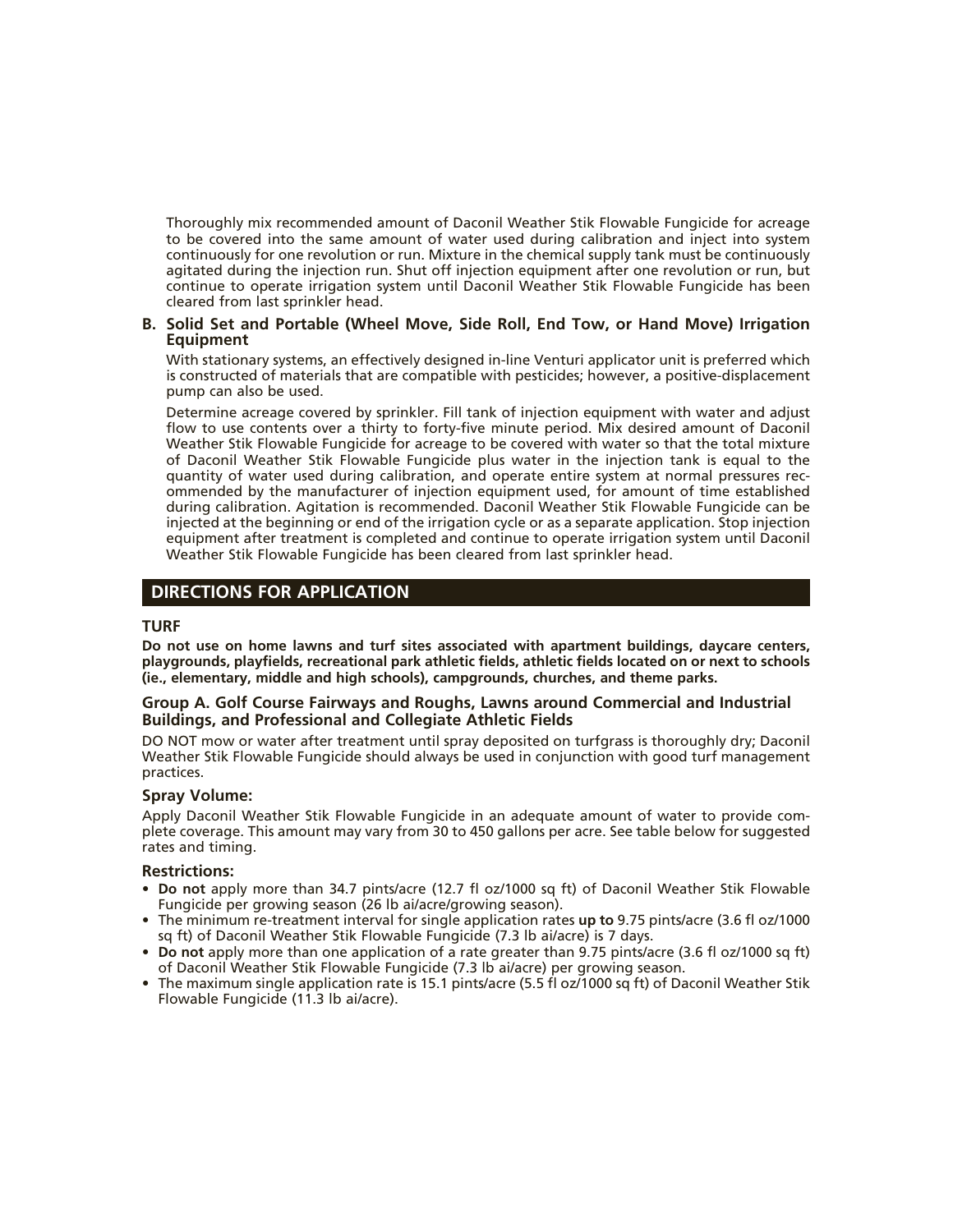#### **Group B. Golf Course Tees and Greens**

DO NOT mow or water after treatment until spray deposited on turfgrass is thoroughly dry; Daconil Weather Stik Flowable Fungicide should always be used in conjunction with good turf management practices.

**Spray Volume:** Apply Daconil Weather Stik Flowable Fungicide in an adequate amount of water to provide complete coverage. This amount may vary from 90 to 450 gallons per acre. See table below for suggested rates and timing. Under severe disease conditions, use the highest rate and shortest interval corresponding with the application schedule selected from the table below.

#### **Restrictions:**

#### **Golf Course Tees:**

- Do not apply more than 69.3 pints/acre (25.4 fl oz/1000 sq ft) of Daconil Weather Stik Flowable Fungicide (52 lb ai/acre) per growing season.
- The minimum re-treatment interval for single application rates **up to** 9.75 pints/acre (3.6 fl oz/ 1000 sq ft) of Daconil Weather Stik Flowable Fungicide (7.3 lb ai/acre) is 7 days.
- The minimum re-treatment interval after an application of a rate **greater than** 9.75 pints/acre (3.6 fl oz/1000 sq ft) of Daconil Weather Stik Flowable Fungicide (7.3 lb ai/acre) is 14 days.
- **Do not** apply more than two applications of a rate greater than 9.75 pints/acre (3.6 fl oz/1000 sq ft) of Daconil Weather Stik Flowable Fungicide (7.3 lb ai/acre) per growing season.
- The maximum single application rate is 15.1 pints/acre (5.5 fl oz/1000 sq ft) of Daconil Weather Stik Flowable Fungicide (11.3 lb ai/acre).

#### **Golf Course Greens:**

- **Do not** apply more than 97.3 pints/acre (35.7 fl oz/1000 sq ft) of Daconil Weather Stik Flowable Fungicide (73 lb ai/acre) per growing season.
- The minimum re-treatment interval for single application rates **up to** 9.75 pints/acre (3.6 fl oz/ 1000 sq ft) of Daconil Weather Stik Flowable Fungicide (7.3 lb ai/acre) is 7 days and the minimum re-treatment interval after an application of a rate **greater than** 9.75 pints/acre (3.6 fl oz/1000 sq ft) of Daconil Weather Stik Flowable Fungicide (7.3 lb ai/acre) is 14 days.
- **Do not** apply more than two applications of a rate greater than 9.75 pints/acre (3.6 fl oz/1000 sq ft) of Daconil Weather Stik Flowable Fungicide (7.3 lb ai/acre) per growing season.
- The maximum single application rate is 15.1 pints/acre (5.5 fl oz/1000 sq ft) of Daconil Weather Stik Flowable Fungicide (11.3 lb ai/acre).

#### **Sod Farms:**

DO NOT mow or water after treatment until spray deposited on turfgrass is thoroughly dry; Daconil Weather Stik Flowable Fungicide should always be used in conjunction with good turf management practices.

**Spray Volume:** Apply Daconil Weather Stik Flowable Fungicide in 30 to 450 gallons of water per acre.

#### **Restrictions:**

- **NOTE:** Sod farm turf treated with chlorothalonil prior to harvest **must** be mechanically cut, rolled, and harvested.
- **Do not** use for sod farms at application rates greater than 13 pounds of active ingredient per acre per year.
- **Do not** apply more than 17 pints/acre (6.4 fl oz/1000 sq ft) of Daconil Weather Stik Flowable Fungicide (13 lb ai/acre) per growing season.
- The minimum re-treatment interval for single application rates **up to** 9.7 pints/acre (3.5 fl oz/ 1000 sq ft) of Daconil Weather Stik Flowable Fungicide (7.3 lb ai/acre) is 7 days.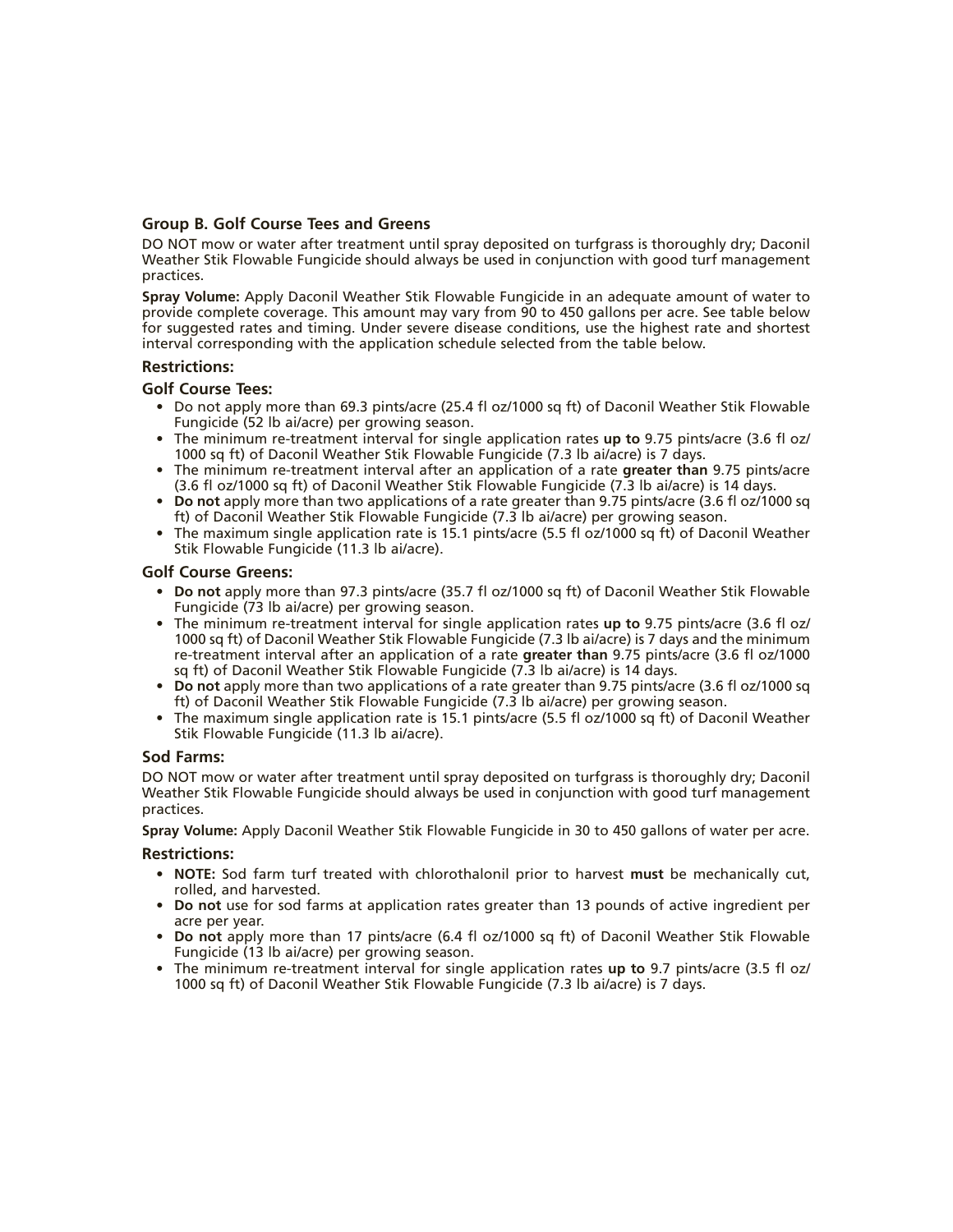- **Do not** apply more than one application of a rate greater than 9.7 pints/acre (3.5 fl oz/1000 sq ft) of Daconil Weather Stik Flowable Fungicide (7.3 lb ai/acre) per growing season.
- The maximum single application rate is 15 pints/acre (5.5 fl oz/1000 sq ft) of Daconil Weather Stik Flowable Fungicide (11.3 lb ai/acre).

#### **Application Timing (All Turf):**

Begin applications when conditions favor disease development and repeat applications as long as these conditions persist. Under severe disease conditions, use the highest rate and shortest interval corresponding with the application schedule selected from the table below.

|                                                 |                                                 | Pre-Disease Rates <sup>a</sup>                |                               |                                               | Post-Disease Rates <sup>a</sup> |                           |                            |
|-------------------------------------------------|-------------------------------------------------|-----------------------------------------------|-------------------------------|-----------------------------------------------|---------------------------------|---------------------------|----------------------------|
| <b>Diseases</b><br>Controlled*                  | <b>Application</b><br><b>Interval</b><br>(Days) | fl oz<br>product/<br>1000 sq ft               | pints<br>product/<br>acre     | lb ai/acre                                    | fl oz<br>product/<br>1000 sq ft | pints<br>product/<br>acre | Ib ai/acre                 |
| Dollar Spot                                     | 7 to 10<br>7 to 21<br>14                        | 1.0 $b$ to 2.0<br>2.0 to 3.6                  | 2.8 $b$ to 5.0<br>5.5 to 9.75 | 2.1 $b$ to 4.1<br>4.1 to 7.3                  | 4.0 to 5.5                      | 11 to 15.1                | 8.25 to 11.3               |
| Leaf Spot<br>Melting-Out<br><b>Brown Blight</b> | 7 to 10<br>7 to 21<br>14                        | 2.0<br>2.0 to 3.6<br>$\overline{\phantom{a}}$ | 5.5<br>5.5 to 9.75            | 4.1<br>4.1 to 7.3<br>$\overline{\phantom{0}}$ | 4.0 to 5.5                      | 11 to 15.1                | 8.25 to 11.3               |
| <b>Brown Patch</b>                              | 7 to 14<br>14                                   | $2.0$ to $3.6$                                | 5.5 to 9.75                   | 4.1 to 7.3                                    | 4.0 to 5.5                      | 11 to 15.1                | 8.25 to 11.3               |
| Gray Leaf Spot                                  | 7 to 10<br>14                                   | 2.0 to 3.6                                    | 5.5 to 9.75                   | 4.1 to 7.3                                    | 4.0 to 5.5                      | 11 to 15.1                | 8.25 to 11.3               |
| <b>Red Thread</b>                               | 7 to 10<br>14                                   | 2.0 to 3.6<br>3.6 to 5.5                      | 5.5 to 9.75<br>9.9 to 15.1    | 4.1 to 7.3<br>7.4 to 11.3                     | 5.5                             | 15.1                      | 11.3                       |
| Anthracnose                                     | 7 to 14<br>14                                   | 3.0 to 3.6<br>3.6 to 5.5                      | 8.3 to 9.75<br>9.9 to 15.1    | 6.2 to 7.3<br>7.4 to 11.3                     | $\qquad \qquad \blacksquare$    | $\overline{\phantom{a}}$  |                            |
| Copper Spot                                     | 14                                              | 4.0 to 5.5                                    | 11 to 15.1                    | 8.25 to 11.3                                  | 5.5                             | 15.1                      | 11.3                       |
| <b>Stem Rust</b><br>(Bluegrass)                 | 14                                              | 4.0 to 5.5                                    | 11 to 15.1                    | 8.25 to 11.3                                  | 5.5                             | 15.1                      | 11.3                       |
| Dichondra<br>Leaf Spot<br>(CA only)             | 14                                              | 4.0 to 5.5                                    | 11 to 15.1                    | 8.25 to 11.3                                  | 5.5                             | 15.1                      | 11.3                       |
| <b>Gray Snow</b><br>Moldc                       | 30                                              | 5.5                                           | 15.1                          | 11.3                                          |                                 |                           |                            |
| Fusarium<br>(Gerlachia)<br>Patch <sup>c</sup>   | 21 to 28                                        | 5.5                                           | 15.1                          | 11.3                                          |                                 |                           |                            |
| Algaec                                          | 7 to 14<br>14                                   | 2.0 to 3.6<br>$\overline{\phantom{a}}$        | 5.5 to 9.75                   | 4.1 to 7.3<br>$\qquad \qquad \blacksquare$    | 2.0 to 3.6<br>4.0 to 5.5        | 5.5 to 9.75<br>11 to 15.1 | 4.1 to 7.3<br>8.25 to 11.3 |

*footnotes on the following page…*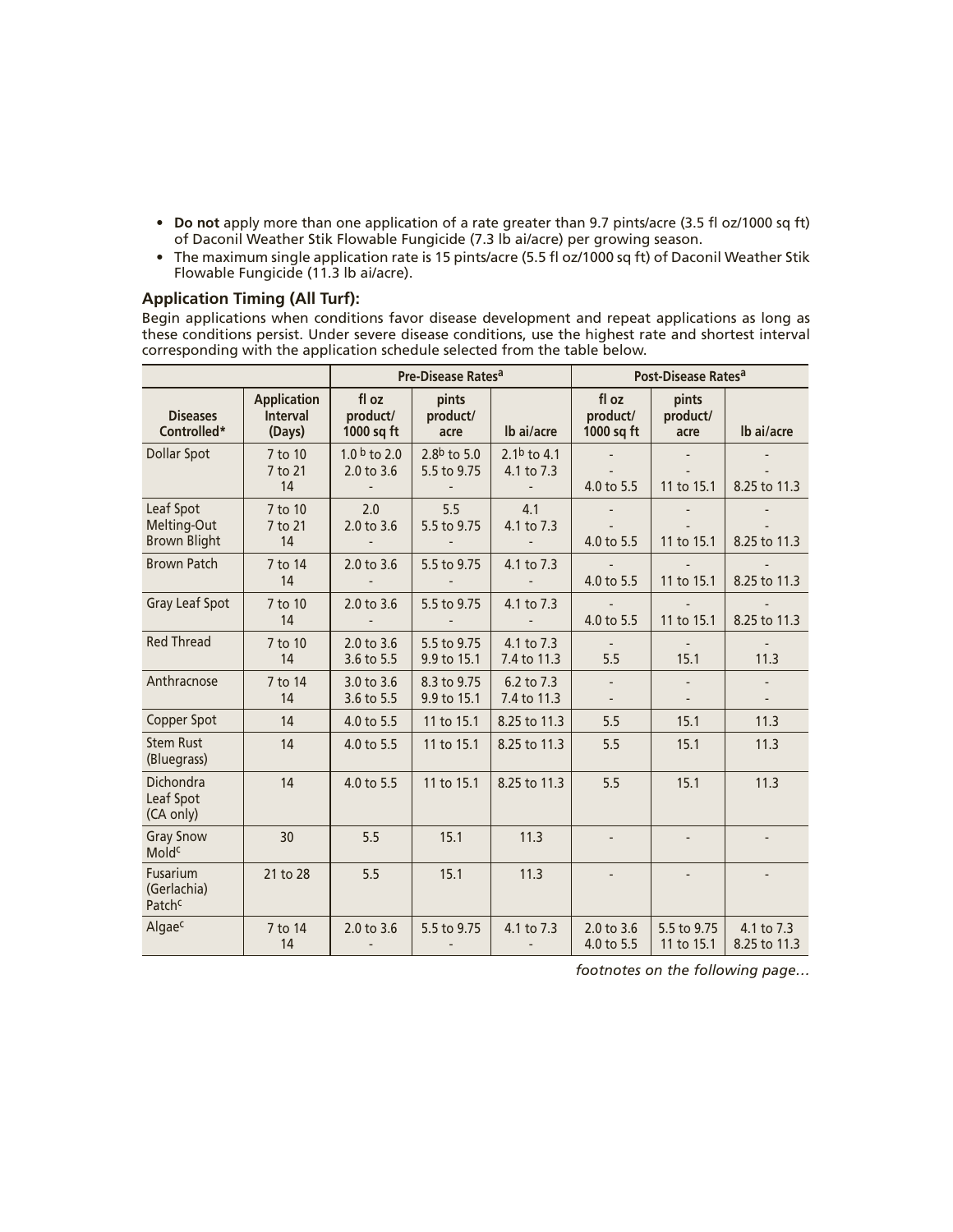a**Group A Turf:** Limit of one application per season at rates greater than 7.3 lb ai/acre (9.75 pints/acre or 3.6 fl oz/1000 sq ft) of Daconil Weather Stik Flowable Fungicide.

Group B Turf: Limit of two applications per season at rates greater than 7.3 lb ai/acre (9.75 pints/ acre or 3.6 fl oz/1000 sq ft) of Daconil Weather Stik Flowable Fungicide.

bLow rate is not effective on intensively mowed turfgrasses such as golf course tees and greens.

cSee specific use directions below.

**\***Diseases listed are caused by fungi, some of which are named as follows:

- Dollar Spot: *Sclerotinia homeocarpa; Lanzia or Moellerodiscus* spp.
- Leaf Spots, Melting-Out, Brown Blight: *Drechslera* spp. (including *D. poae, D. siccans*), *Bipolaris sorokiniana, Curvularia* spp.
- Brown Patch: *Rhizoctonia solani, R. zeae, R. cerealis*
- Gray Leaf Spot: *Pyricularia grisea, P. oryzae*
- Red Thread: *Laetisaria fuciformis*
- Anthracnose: *Colletotrichum graminicola*
- Copper Spot: *Gloeocercospora sorghi*
- Stem Rust: *Puccinia graminis*
- Dichondra Leaf Spot: *Alternaria* spp.
- Gray Snow Mold: *Typhula* spp.
- Fusarium (Gerlachia) Patch
- Algae

#### **Gray Snow Mold caused by** *Typhula* **spp.:**

**Group A and B Turf:** Apply in sufficient water to obtain adequate coverage (2 to 10 gallons per 1000 sq ft). Apply one application of 15.1 pints/acre (5.5 fl oz/1000 sq ft) of Daconil Weather Stik Flowable Fungicide (11.3 lb ai/acre). Application must be made before snow cover in autumn.

**Group B Turf:** If snow cover is intermittent or lacking during the winter, a second application of Daconil Weather Stik Flowable Fungicide at 15.1 pints/acre (5.5 fl oz/1000 sq ft) may be applied one month after the first application.

#### **Fusarium (Gerlachia) Patch:**

**Group A and B Turf:** In areas where pink snow mold (Gerlachia or Fusarium patch) is likely to occur, apply Daconil Weather Stik Flowable Fungicide at 15.1 pints/acre (5.5 fl oz/1000 sq ft) (11.3 lb ai/acre) in combination with products containing iprodione at 88 oz ai/acre (2 oz ai/1000 sq ft) of turf area. Read and observe all label directions for products containing these active ingredients. For control of Fusarium patch only in areas where snow cover is intermittent or lacking during the winter, apply 15.1 pints/acre (5.5 fl oz/1000 sq ft) of Daconil Weather Stik Flowable Fungicide (11.3 lb ai/acre). Make application in late autumn.

**Group B Turf:** Apply a second application of 15.1 pints/acre (5.5 fl oz/1000 sq ft) of Daconil Weather Stik Flowable Fungicide 21 to 28 days after the first application unless conditions favorable for Fusarium patch no longer prevail.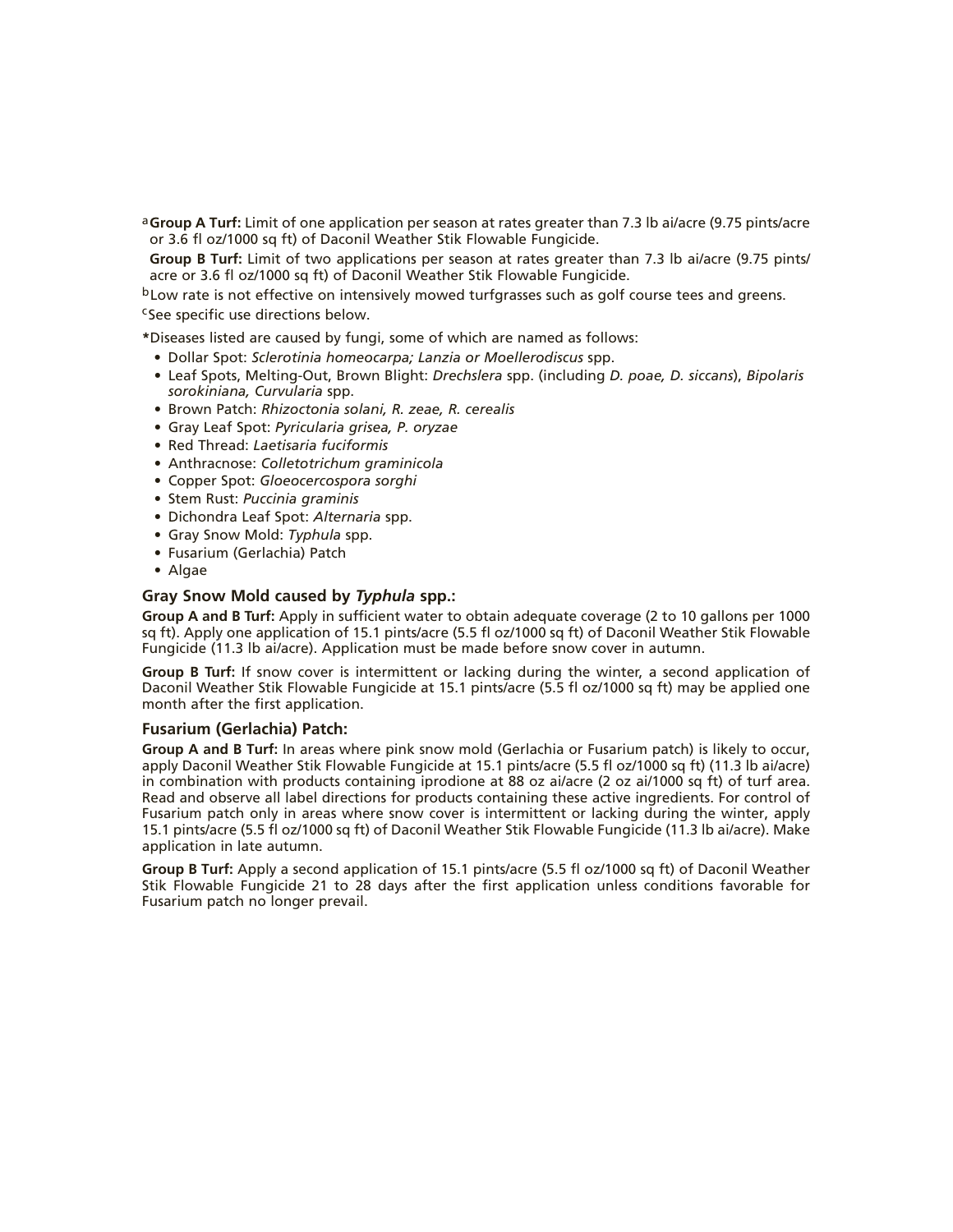#### **Algae:**

**Group A and B Turf:** For prevention of algae on turfgrasses, apply Daconil Weather Stik Flowable Fungicide at the rate of 5.5 to 9.75 pints/acre (2.0 to 3.6 fl oz/1000 sq ft) (4.1 to 7.3 lb ai/acre) on a 7- to 14-day schedule. Under severe algae conditions, use the 9.75 pints/acre (3.6 fl oz/1000 sq ft) rate and apply on a 7-day schedule.

When algae is well established, every attempt should be made to dry out the afflicted area. Once dry, spiking or verticutting should be done to enhance turfgrass recovery in conjunction with a Daconil Weather Stik Flowable Fungicide application at the rate of 11 to 15.1 pints/acre (4.0 to 5.5 fl oz/1000 sq ft).

**Group B Turf:** A second application of Daconil Weather Stik Flowable Fungicide at the 15.1 pints/acre (5.5 fl oz/1000 sq ft) rate may be made 14 days after the first application.

**Group A and B Turf:** Following application of the 15.1 pints/acre (5.5 fl oz/1000 sq ft) rate, several applications of Daconil Weather Stik Flowable Fungicide at a rate of 5.5 to 9.75 pints/acre (2.0 to 3.6 fl oz/1000 sq ft) (4.1 to 7.3 lb ai/acre) on a 7- to 14-day interval may be necessary for turfgrass recovery. Only a preventive spray program with Daconil Weather Stik Flowable Fungicide will prevent a recurrence of the algae when environmental conditions are favorable.

#### **ORNAMENTAL PLANTS**

Apply Daconil Weather Stik Flowable Fungicide at a rate of 1 3/8 pints (1.0 lb ai) per 100 gallons of water unless other directions are given in the tables below.

DO NOT apply more than 48.5 pints Daconil Weather Stik Flowable Fungicide (36.4 lb ai/acre) per growing season to field-grown ornamentals.

Daconil Weather Stik Flowable Fungicide should be applied to plants when both foliage and flowers are dry, or nearly dry.

Apply in a spray to run-off when conditions are favorable for disease development. Repeat applications at 7- to 14-day intervals until conditions are no longer favorable. During periods when conditions favor severe disease incidence, generally cloudy or wet weather, apply Daconil Weather Stik Flowable Fungicide at 7-day intervals. The minimum re-treatment interval is 7 days.

DO NOT combine Daconil Weather Stik Flowable Fungicide in the spray tank with pesticides, surfactants or fertilizers, unless your prior use has shown the combination to be physically compatible, effective and non-injurious under your conditions of use.

Daconil Weather Stik Flowable Fungicide may be used in greenhouses. DO NOT use mist blowers or high pressure spray equipment when making applications of Daconil Weather Stik Flowable Fungicide in greenhouses.

Knock Out® and Double Delight roses can be sensitive to Daconil Weather Stik Flowable Fungicide applications, resulting in damage to foliage under certain growing conditions.

Use of Daconil Weather Stik Flowable Fungicide is recommended for control of fungal diseases referred to by numbers in parentheses following each ornamental. Ornamentals listed on this label have been tested and found to tolerate applications of Daconil Weather Stik Flowable Fungicide at the recommended rates. The user should test for possible phytotoxic responses, using recommended rates on ornamental plants on a small area prior to commercial use. Applications made during bloom may damage flowers and/or fruits.

Fruits and other structures which may be borne on treated plants MUST NOT BE EATEN.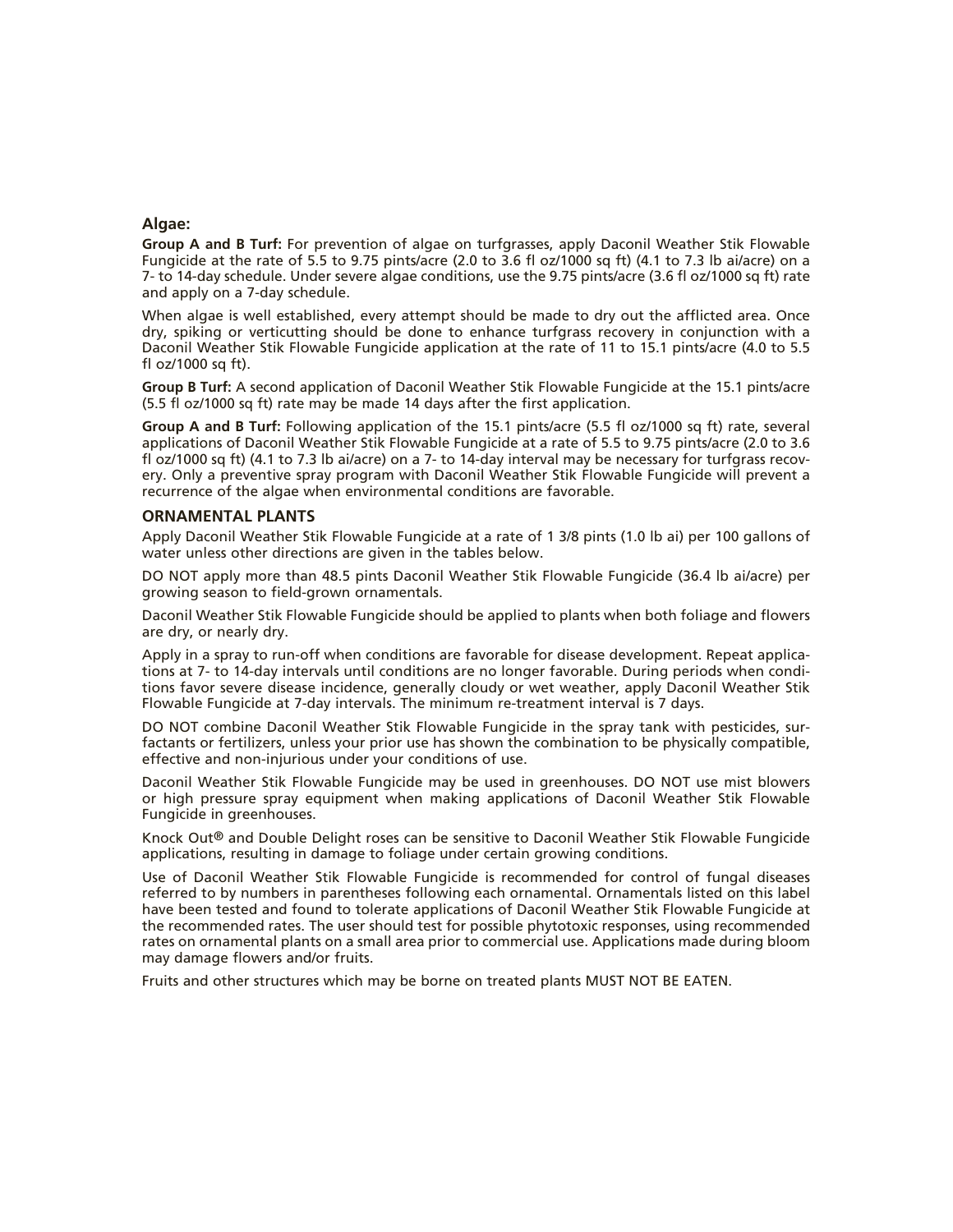#### **ORNAMENTALS RECOMMENDED FOR TREATMENT WITH DACONIL WEATHER STIK FLOWABLE FUNGICIDE**

#### **Broadleaf Shrubs And Trees**

Andromeda (Pieris) (4) Ash (Fraxinus) (1) Aspen (1) Azalea (1,2,4) Buckeye, Horsechestnut (1) Cherry-Laurel (1) Crabapple (1,6,8) Dogwood (1) Eucalyptus (3) Euonymus (1) Firethorn (Pyracantha) (1) Flowering Almond (1,2) Flowering Cherry (1,2) Flowering Peach (1,2) Flowering Plum (1,2) Flowering Quince (1,2) Hawthorn (1,6)

#### **Flowering Plants<sup>a</sup> and Bulbs**

Arabian Violet (2) Begonia (1) Camellia (2) Carnation (1,2) Chrysanthemum (1,2) Crocus (1) Daffodil (1) Daisy (1) Geranium (1,6) Gladiolus (1,2) Hollyhock (6) Hydrangea (foliage only) (1,6) Iris (1,2)

- Holly (1) Lilac (5) Magnolia (1) Maple (1) Mountain Laurel (1) Oak (red group only) (1,7) Oregon-Grape (Mahonia) (6) Photinia (1) Poplar (1) Privet (Ligustrum) (1) Rhododendron (1,2,4) Sand Cherry (1,2) Sequoia (1) Spiraea (1) Sycamore, Planetree (1) Viburnum (5) Walnut (Juglans) (1)
- Iris, Bulbous (1) Lily (1) Lily, Asiatic (1) Marigold (1) Narcissus (1) Pansy (1) Petunia (1,4) Phlox (1) Poinsettiab (1) Rose<sup>c</sup> (1) Statice (1) Tulip (1) Zinnia (1,5)

a Avoid applications during bloom period on plants where flower injury is unacceptable. bDiscontinue applications prior to bract formation; phytotoxicity is possible on the bracts. cUse 1 pint Daconil Weather Stik Flowable Fungicide (0.75 lb ai) per 100 gallons of water.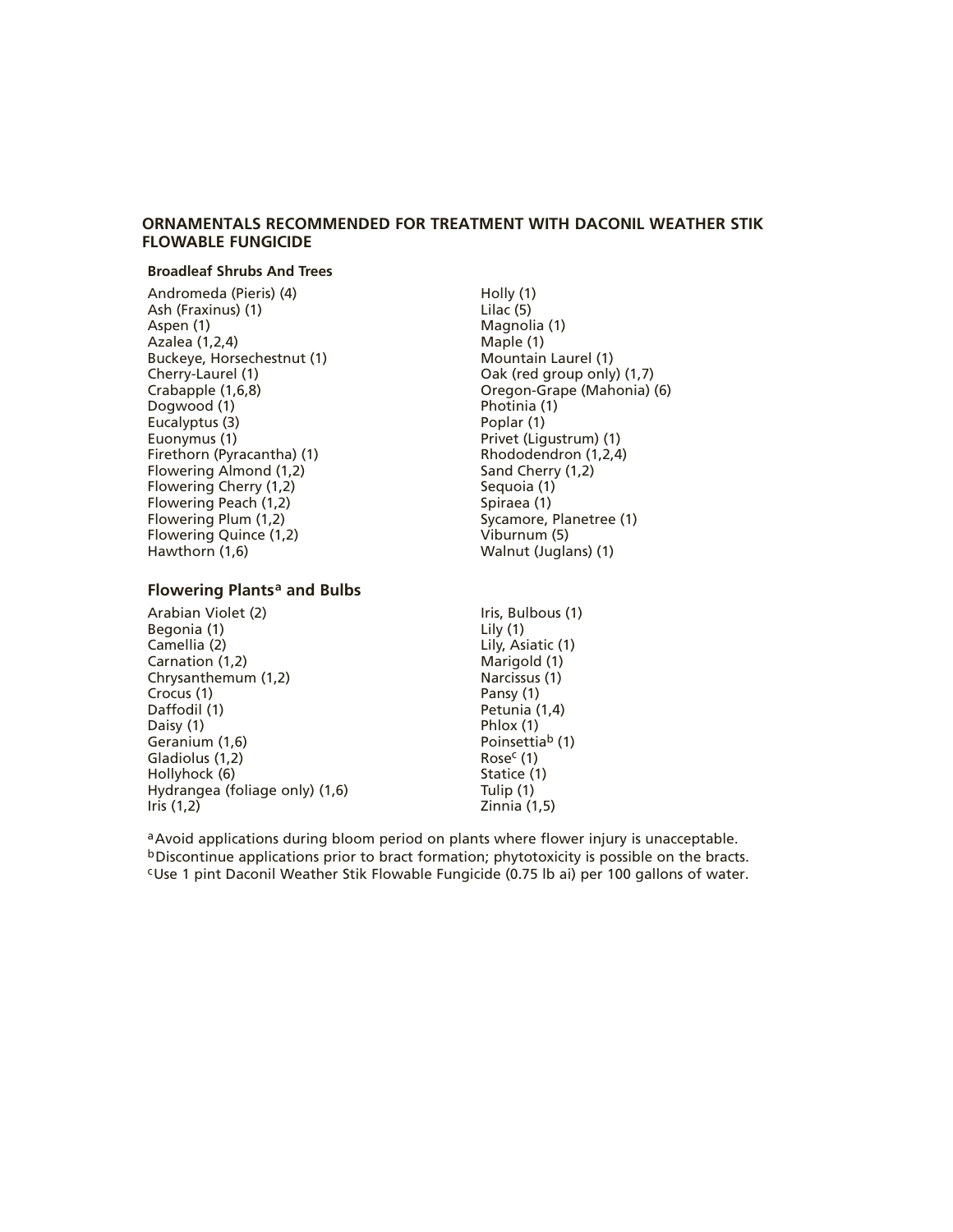#### **Foliage Plants**

Aglaonema (1) Areca Palm (1) Artemesia (1) Dumbcane (Diffenbachia) (1) Dracaena (1) Fatsia (Aralia) (1) Ficus (1) Lipstick Plant (1)

Ming Aralia (1) Oyster Plant (Rhoeo) (1) Parlor Palm (Chamaedorea) (1) Peperomia (1) Philodendron (1,4) Prayer Plant (Maranta) (1) Syngonium (1) Zebra Plant (Aphelandra) (1)

#### **Diseases Controlled with Daconil Weather Stik Flowable Fungicide**

#### **1. Leaf Spots/Foliar Blights:**

Actinopelte leaf spot Alternaria leaf spot/leaf blight Anthracnose leaf blotch, spot Anthracnose (Discula) blight Ascochyta blight Bipolaris (Helminthosporium) leaf spot Black spot on roses Botrytis leaf spot, leaf blight Cephalosporium leaf spot Cercospora leaf spot Cercosporidium leaf spot Corynespora leaf spot Coryneum blight (shothole) Curvularia leaf spot Cylindrosporium leaf spot Dactylaria leaf spot Didymellina leaf spot Drechslera leaf spot

#### **2. Flower spots/blights:**

Botrytis flower spot, flower blight Curvularia flower spot Monilinia blossom blight Ovulinia flower blight Rhizopus blossom blight Sclerotinia flower blight

**3. Cylindrocladium stem canker**

#### **4. Phytophthora leaf blight, dieback**

Fabraea (Entomosporium) leaf spot Fusarium leaf spot Gloeosporium black leaf spot Ink spot (Drechslera) Marssonina leaf spot Monilinia blossom blight, twig blight Mycosphaerella ray blight Myrothecium leaf spot, brown rot Nematostoma leaf blight Phyllosticta leaf spot Ramularia leaf spot Rhizoctonia web blight Septoria leaf spot Sphaeropsis leaf spot Stagonospora leaf scorch Tan leaf spot (Curvularia) Volutella leaf blight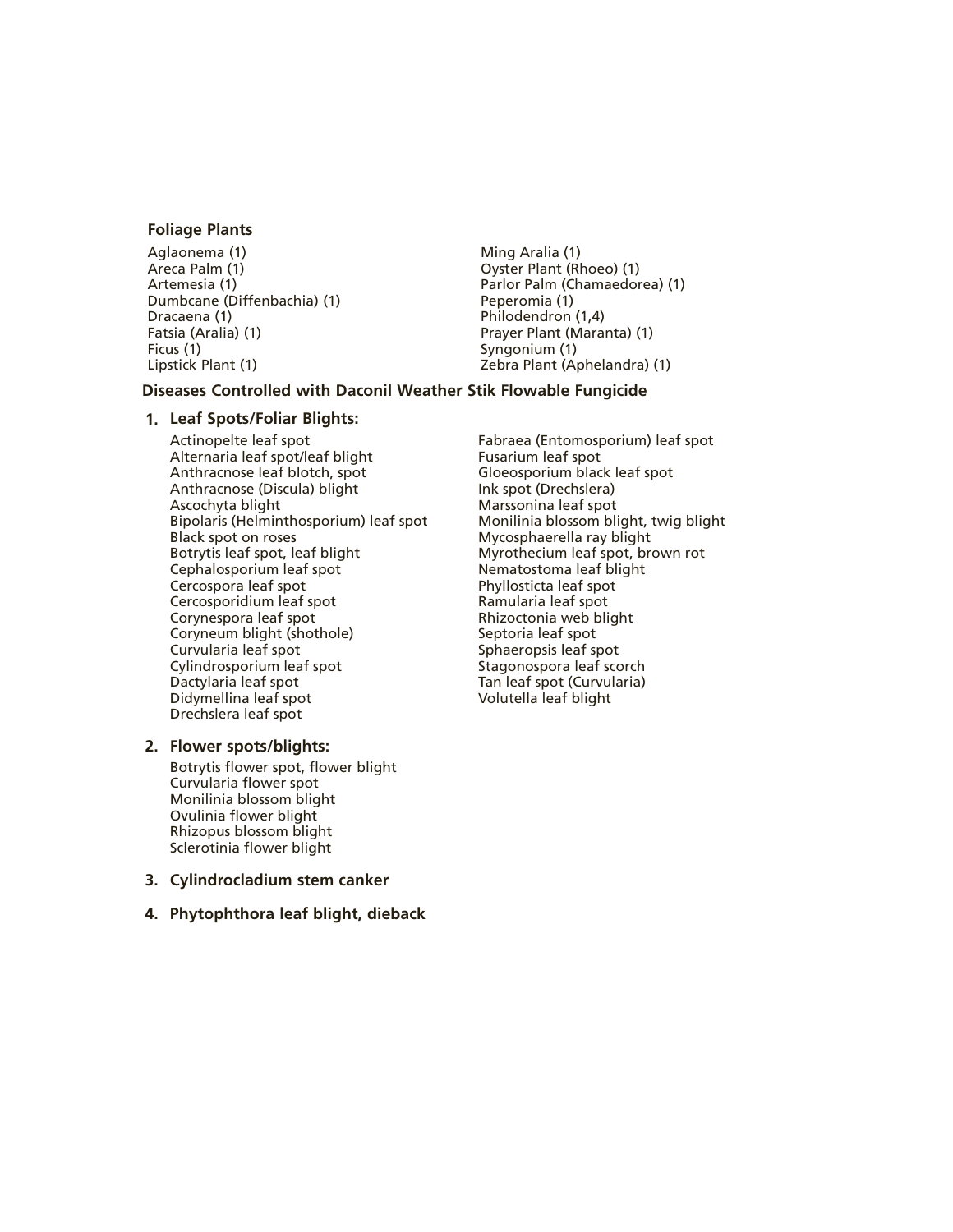#### **5. Powdery mildews:**

*Erysiphe cichoracearum Microsphaera* spp.

#### **6. Rusts:**

*Gymnosporangium* spp. *Pucciniastrum hydrangeae Puccinia* spp.

#### **7. Taphrina blister**

#### **8. Scab** *(Venturia inaequalis)*

The following ornamental plant species which have been tested with Daconil Weather Stik Flowable Fungicide at recommended rates did not exhibit phytotoxicity:

Aechmea fasciata and a control and a control and a Aechmea Araucaria heterophylla **Nortolk Island Pine** 

*Bougainvillea* spp. Bougainvillea *Caladium* spp. Caladium Calathea makoyana **Peacock Plant** *Calistephus chinensis* Aster **Carissa grandiflora Natal Plum** *Clerodendron thomsonae* Bleeding Heart **Codiaeum spp.** Croton Cordyline terminalis Ti Plant *Crassula argentea* Jade Plant

*Dionaea muscipula* Venus Fly Trap *Dizygotheca elegantissima* False Aralia *Epipremnum aureum* Golden Pothos, Scindapsus *Episcia cupreata* Flame Violet **Fittonia spp.** Silver-Nerve Plant *Gerbera jamesonii* Gerbera Daisy **Gynura sarmentosa Purple Passion Vine** Gypsophila paniculata **Baby's Breath** *Hoya* spp. Wax Plant *Ilex cornuta* Chinese Holly *Ilex crenata* Japanese Holly **Impatiens** spp. The contract of the *Impatiens Pilea cadierei* Aluminum Plant

#### **Botanical Name Common Name**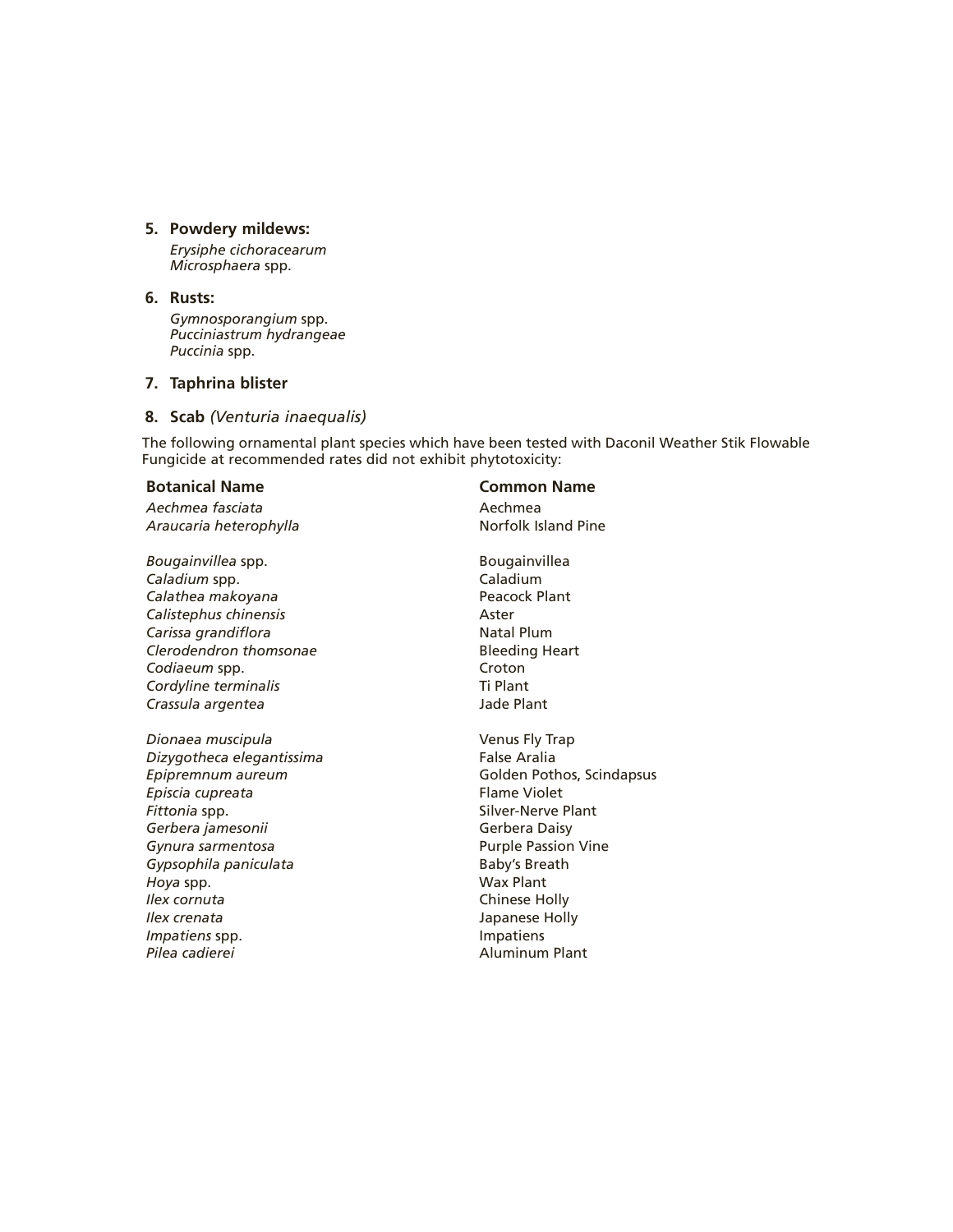#### **Botanical Name Common Name**

*Sansevieria trifasciata* "Hahnii" Birdsnest Sansevieria **Tolmeia menziesii** Piggy-Back Plant *Yucca elephantipes* and *Spineless Yucca Zygocactus truncatus* Christmas Cactus

**NOTE:** DO NOT apply Daconil Weather Stik Flowable Fungicide to either green or variegated Pittosporum or to Schefflera, as multiple applications have been demonstrated to cause phytotoxic responses.

#### **Bulb and Corm Dip**

Daconil Weather Stik Flowable Fungicide may be used to control bulb and corm diseases of ornamental flowering plants.

| <b>CROP</b>                                                                                         | <b>DISEASES</b>                                                                                                                                                                         | <b>Daconil</b><br><b>Weather Stik</b><br><b>Flowable</b><br><b>Fungicide Rate</b><br><b>Pints 100 Gallon</b> | <b>APPLICATION DIRECTIONS</b>                                                                                                                                                                                                                                |
|-----------------------------------------------------------------------------------------------------|-----------------------------------------------------------------------------------------------------------------------------------------------------------------------------------------|--------------------------------------------------------------------------------------------------------------|--------------------------------------------------------------------------------------------------------------------------------------------------------------------------------------------------------------------------------------------------------------|
| <b>Caladium</b><br><b>Crocus</b><br><b>Daffodils</b><br><b>Iris</b><br>Lily (bulb)<br><b>Tulips</b> | <b>Basal Rot</b><br>Neck Rot<br>Other bulb rot diseases<br>caused by:<br>Mucor spp.<br>Zygorrhynchus spp.<br>Rhizopus spp.<br>Curvularia spp.<br>Rhizoctonia spp.<br>Fusarium oxysporum | 2.75 to 5.5                                                                                                  | Dip bulbs from 15 minutes up to<br>4 hours prior to planting. Add the<br>recommended diluted mixture of<br>Daconil Weather Stik Flowable<br>Fungicide to the dip tanks to<br>maintain dip solution at levels<br>needed to achieve complete bulb<br>coverage. |
| <b>Gladiolus</b>                                                                                    | Botrytis spp.<br>Curvularia spp.                                                                                                                                                        | 2.75                                                                                                         | Recharge dip tanks with 0.3 lb<br>product per 20,000 corms. Treat<br>corms once before storage and once<br>before planting. Allow to drain and<br>dry before handling corms.                                                                                 |

**Application of Dip Tank Treatment Water:** Spent dip tank treatment water may be applied using ground equipment to bulb fields for basal, neck or other bulb rots.

Do not apply more than 36.4 lb chlorothalonil per acre per year.

#### **FRUIT TREES (Apricot, Cherry (Sweet and Tart), Nectarine, Peach, Plum, and Prune Trees)** DO NOT allow livestock to graze in treated areas.

#### **Application:**

Apply Daconil Weather Stik Flowable Fungicide in sufficient water (minimum of 10 gallons per acre) and with proper calibration to obtain uniform coverage of tree canopy.

Application with ground equipment is preferable to aerial application because ground applications generally give better coverage of the tree canopy.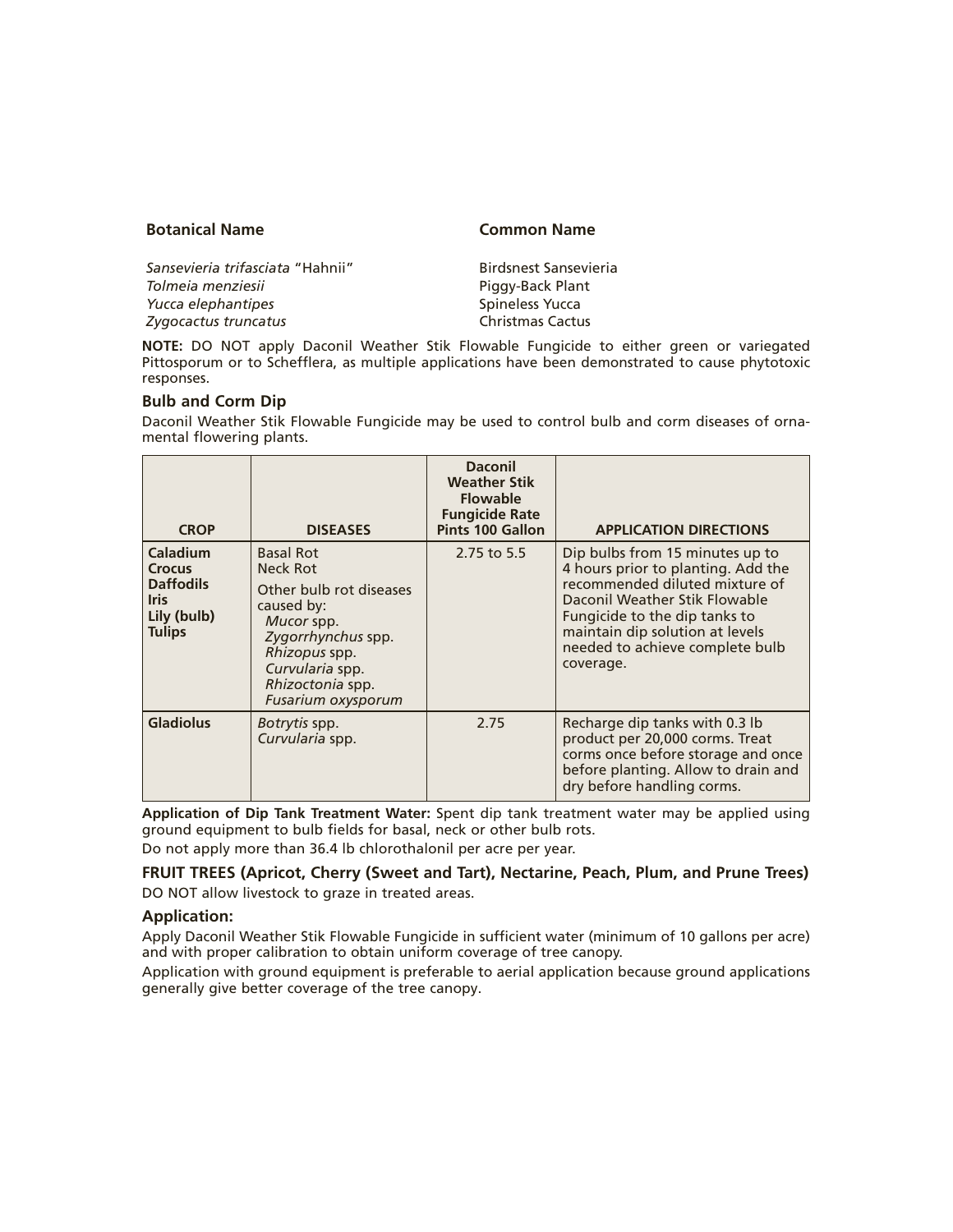|                                                                               |                                                                                                 | <b>Daconil Weather Stik</b><br><b>Flowable Fungicide Rate</b><br>Pints/Acre or 100 Gallon<br>(Ib ai/acre or 100 gal) |                                               |                                                                                                                                                                                                                                                                                                                                                                                                                                                                                                                                                                                                                                                                                                     |
|-------------------------------------------------------------------------------|-------------------------------------------------------------------------------------------------|----------------------------------------------------------------------------------------------------------------------|-----------------------------------------------|-----------------------------------------------------------------------------------------------------------------------------------------------------------------------------------------------------------------------------------------------------------------------------------------------------------------------------------------------------------------------------------------------------------------------------------------------------------------------------------------------------------------------------------------------------------------------------------------------------------------------------------------------------------------------------------------------------|
| <b>Crop</b>                                                                   | <b>Diseases</b>                                                                                 | Acre                                                                                                                 | <b>100 Gal</b>                                | <b>Application Directions</b>                                                                                                                                                                                                                                                                                                                                                                                                                                                                                                                                                                                                                                                                       |
| <b>Apricot</b><br><b>Cherry</b><br><b>Nectarine</b><br>Peach<br>Plum<br>Prune | Leaf curl<br>Coryneum<br>blight<br>(shothole)                                                   | $3^{1}/8$ to $4^{1}/8$ pt<br>(2.3 to 3.1)                                                                            | 1 to $1^3$ /8 pt<br>$(0.75 \text{ to } 1.0)$  | For best control of both diseases, apply at<br>leaf fall in late autumn, using sufficient<br>water and proper sprayer calibration to<br>obtain uniform coverage. When conditions<br>favor high disease levels use the high<br>rate of application and apply once or<br>twice more in mid to late winter before<br>budswell. If the leaf fall application is not<br>practical, application of Daconil Weather<br>Stik Flowable Fungicide for control of<br>leaf curl may be made at any time prior<br>to budswell the following spring. Where<br>Coryneum blight (shothole) occurs, also<br>apply at budbreak to protect newly<br>emerging leaves and at shuck split to<br>prevent fruit infections. |
|                                                                               | Lacy (russet)<br>scab<br>(plum/prune)                                                           | 3 <sup>1</sup> /8 to 4 <sup>1</sup> /8 pt<br>(2.3 to 3.1)                                                            | 1 to $1^{3}/8$ pt<br>$(0.75 \text{ to } 1.0)$ | Make one application at popcorn (pink,<br>red or early white bud) and a second<br>application at full bloom. If weather condi-<br>tions favor disease development, make an<br>additional application at petal fall.                                                                                                                                                                                                                                                                                                                                                                                                                                                                                 |
|                                                                               | Cherry leaf spot<br>Peach,<br>Nectarine,<br>Apricot scab<br><b>Black knot</b><br>(cherry, plum) | $3^{1}/8$ to 4 <sup>1</sup> /8 pt<br>(2.3 to 3.1)                                                                    | 1 to $1^3$ /8 pt<br>$(0.75 \text{ to } 1.0)$  | In addition to the bloom application listed<br>above, make one application at shuck<br>split. DO NOT apply Daconil Weather Stik<br>Flowable Fungicide after shuck split and<br>before harvest. If additional disease control<br>is needed before harvest, use another regis-<br>tered fungicide.                                                                                                                                                                                                                                                                                                                                                                                                    |
| <b>DO NOT.</b>                                                                | a Alegia DO E internacional                                                                     |                                                                                                                      |                                               | For control of cherry leaf spot after<br>harvest, make one application to foliage<br>within 7 days after fruit is removed. In<br>orchards with a history of high leaf spot<br>incidence, make a second application 10-14<br>days later.<br>م : Alexander Chile Florestale Freeziale (4F Alle ai) بود دانله                                                                                                                                                                                                                                                                                                                                                                                          |

When concentrate sprays are used or when treating non-bearing or immature trees, the lower rate of Daconil Weather Stik Flowable Fungicide listed may be used.

DO NOT apply more than 20.5 pints Daconil Weather Stik Flowable Fungicide (15.4 lb ai) per acre during each growing season. The minimum re-treatment interval is 10 days.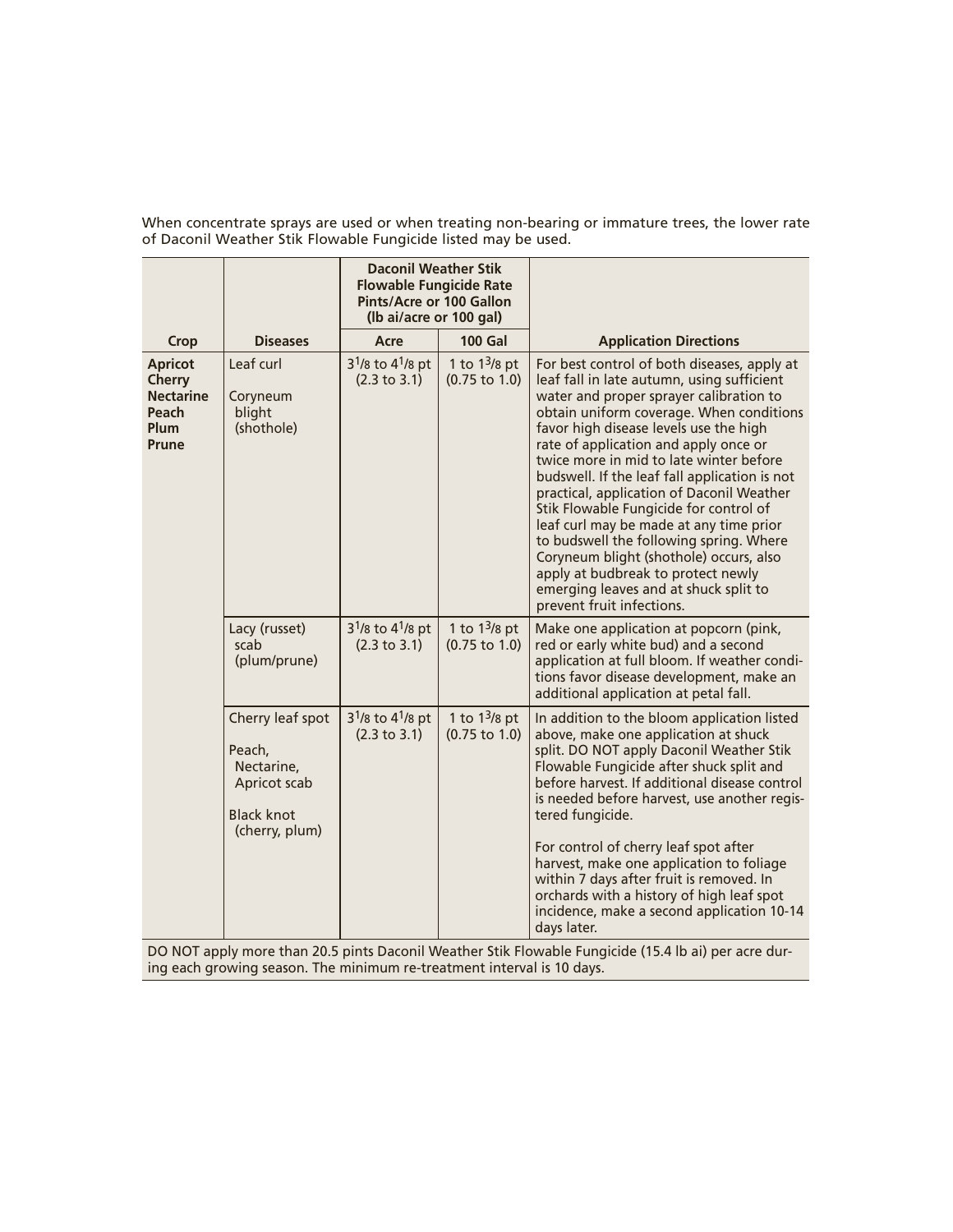#### **CONIFERS**

Use on conifers is limited to the uses and sites listed in the conifer disease and rate table below.

Do not apply to forests.

Apply Daconil Weather Stik Flowable Fungicide in sufficient water (minimum of 10 gallons per acre) and with proper calibration to obtain uniform coverage of tree canopy.

Application with ground equipment is preferable to aerial application because ground applications generally give better coverage of the tree canopy.

Aerial application is allowed only for Christmas tree and bough production plantations and tree seed orchards.

When concentrate sprays are used, or when treating non-bearing or immature trees, the lower rate of Daconil Weather Stik Flowable Fungicide listed may be used.

DO NOT apply more than 22 pints Daconil Weather Stik Flowable Fungicide (16.5 lb ai) per acre during each growing season.

DO NOT allow livestock to graze in treated areas.

DO NOT apply to blue spruce.

|                                                                                                                                                                                                               |                                                                                                                                                                            | <b>Daconil Weather Stik</b><br><b>Flowable Fungicide Rate</b><br><b>Pints/Acre</b><br>(Ib ai/acre) |                                                                                                                                                                                                                                                                                                                                                             |
|---------------------------------------------------------------------------------------------------------------------------------------------------------------------------------------------------------------|----------------------------------------------------------------------------------------------------------------------------------------------------------------------------|----------------------------------------------------------------------------------------------------|-------------------------------------------------------------------------------------------------------------------------------------------------------------------------------------------------------------------------------------------------------------------------------------------------------------------------------------------------------------|
| Crop                                                                                                                                                                                                          | <b>Diseases</b>                                                                                                                                                            | Acre                                                                                               | <b>Application Directions</b>                                                                                                                                                                                                                                                                                                                               |
| <b>Conifers</b><br>Nursery beds<br>Christmas tree<br>and bough<br>production<br>plantations                                                                                                                   | Swiss needlecast<br>(Phaeocryptopus<br>gaeumannii)<br>Interior needle blight<br>(Mycosphaerella spp.<br>and Phaeocryptopus                                                 | $23/4$ to 5 <sup>1</sup> /2 pt<br>(2.1 to 4.125)                                                   | <b>Minimal Application Plan: Make</b><br>one application in the spring when<br>new shoot growth is <sup>1</sup> /2 to 2 inches<br>in length. Under high disease<br>pressure, a second application may<br>be made 10-14 days after the first<br>application.                                                                                                 |
| Tree seed<br>orchards                                                                                                                                                                                         | nudus)                                                                                                                                                                     |                                                                                                    | When using aerial applications, use<br>the highest rate.                                                                                                                                                                                                                                                                                                    |
| Conifers in<br>landscapes of<br>golf courses<br>and around<br>residential,<br>institutional,<br>public,<br>commercial, and<br>industrial<br>buildings, parks,<br>recreational<br>areas and<br>athletic fields | Scleroderris canker<br>(Gremmeniella<br>abietina)<br>Swiss needlecast<br>(P. gaeumannii)<br>Interior needle blight<br>(Mycosphaerella spp.<br>and Phaeocryptopus<br>nudus) | $11/2$ to $23/4$ pt<br>$(1.125 \text{ to } 2.1)$                                                   | <b>Multiple Applications: Make the</b><br>first application in spring when<br>new shoot growth is <sup>1</sup> /2 to 2 inches<br>in length. Make additional applica-<br>tions at 3- to 4-week intervals until<br>conditions no longer favor disease<br>development. For use in nursery<br>beds, apply the highest rate speci-<br>fied on a 3-week schedule. |
|                                                                                                                                                                                                               | Sirococcus tip blight                                                                                                                                                      | 2 to $3^{1}/2$ pt<br>$(1.5 \text{ to } 2.6)$                                                       | When using aerial applications, use<br>the highest rate.                                                                                                                                                                                                                                                                                                    |

*continued…*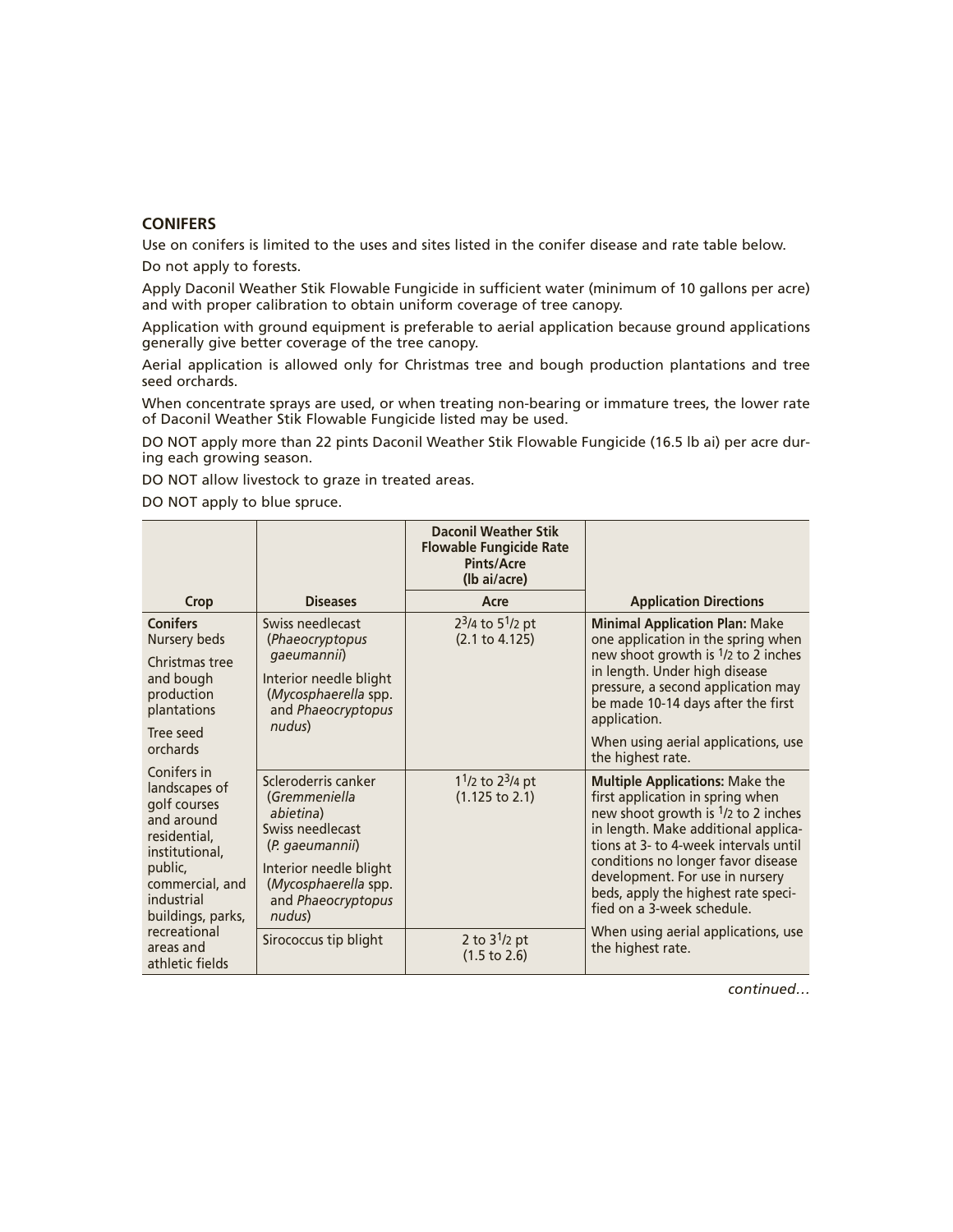|                                                                                                                                                                                                                                                                                                                                                         |                                                                                                           | <b>Daconil Weather Stik</b><br><b>Flowable Fungicide Rate</b><br><b>Pints/Acre</b><br>(lb ai/acre) |                                                                                                                                                                                                                                                                                                                                                                                                                              |
|---------------------------------------------------------------------------------------------------------------------------------------------------------------------------------------------------------------------------------------------------------------------------------------------------------------------------------------------------------|-----------------------------------------------------------------------------------------------------------|----------------------------------------------------------------------------------------------------|------------------------------------------------------------------------------------------------------------------------------------------------------------------------------------------------------------------------------------------------------------------------------------------------------------------------------------------------------------------------------------------------------------------------------|
| <b>Crop</b>                                                                                                                                                                                                                                                                                                                                             | <b>Diseases</b>                                                                                           | Acre                                                                                               | <b>Application Directions</b>                                                                                                                                                                                                                                                                                                                                                                                                |
| <b>Conifers</b><br>Nursery beds<br>Christmas tree<br>and bough<br>production<br>plantations<br>Tree seed<br>orchards<br>Conifers in<br>landscapes of<br>golf courses<br>and around<br>residential,<br>institutional,<br>public,<br>commercial,<br>and industrial<br>buildings,<br>parks,<br>recreational<br>areas and<br>athletic fields<br>(continued) | Rhizosphaera<br>needlecast<br>(Rhizosphaera spp.)<br>Scirrhia brown spot<br>(Mycosphaerella<br>deamessii) | $5^{1/2}$ pt<br>(4.125)                                                                            | <b>Multiple Applications: Make the first</b><br>application in spring when new shoot<br>growth is $1/2$ to 2 inches in length.<br>Make additional applications at 3- to<br>4-week intervals until conditions no<br>longer favor disease development. For<br>use in nursery beds, apply the highest<br>rate specified on a 3-week schedule.<br>When using aerial applications, use the<br>highest rate.                       |
|                                                                                                                                                                                                                                                                                                                                                         | Cyclaneusma and<br>Lophodermium<br>needlecasts                                                            | $23/4$ to $51/2$ pt<br>(2.1 to 4.125)                                                              | Apply in early spring prior to bud-<br>break. Repeat applications at approxi-<br>mately 6- to 8-week intervals, until<br>spore release ceases in late fall. Apply<br>monthly during periods of frequent<br>rainfall, and where Lophodermium<br>infections occur during dormancy<br>(Pacific Northwest). During drought<br>periods, applications may be<br>suspended, then resumed upon next<br>occurrence of needle wetness. |
|                                                                                                                                                                                                                                                                                                                                                         | Rhabdocline<br>needlecast                                                                                 | $11/2$ to $23/4$ pt<br>$(1.125 \text{ to } 2.1)$                                                   | Apply at budbreak and repeat at 3- to<br>4-week intervals until needles are fully<br>elongated and conditions no longer<br>favor disease development. In planta-<br>tions of mixed provenance, or when<br>irregular budbreak occurs, apply<br>weekly until all trees have broken bud,<br>then every 3 to 4 weeks as specified<br>above. In nursery beds, use the high<br>rate on a 3-week schedule.                          |
|                                                                                                                                                                                                                                                                                                                                                         | <b>Botrytis seedling</b><br>blight<br>Phoma twig blight                                                   | $11/2$ to $23/4$ pt<br>$(1.125 \text{ to } 2.1)$                                                   | Begin applications in nursery beds when<br>seedlings are 4 inches tall and when<br>cool, moist conditions favor disease<br>development. Make additional applica-<br>tions at 7- to 14-day intervals as long as<br>disease favorable conditions persist.                                                                                                                                                                      |
|                                                                                                                                                                                                                                                                                                                                                         | Weir's cushion rust<br>(Chrysomyxa weirii)                                                                | $5^{1/2}$ pt<br>(4.125)                                                                            | Begin applications when 10% of buds<br>have broken and twice thereafter at<br>7- to 10-day intervals.                                                                                                                                                                                                                                                                                                                        |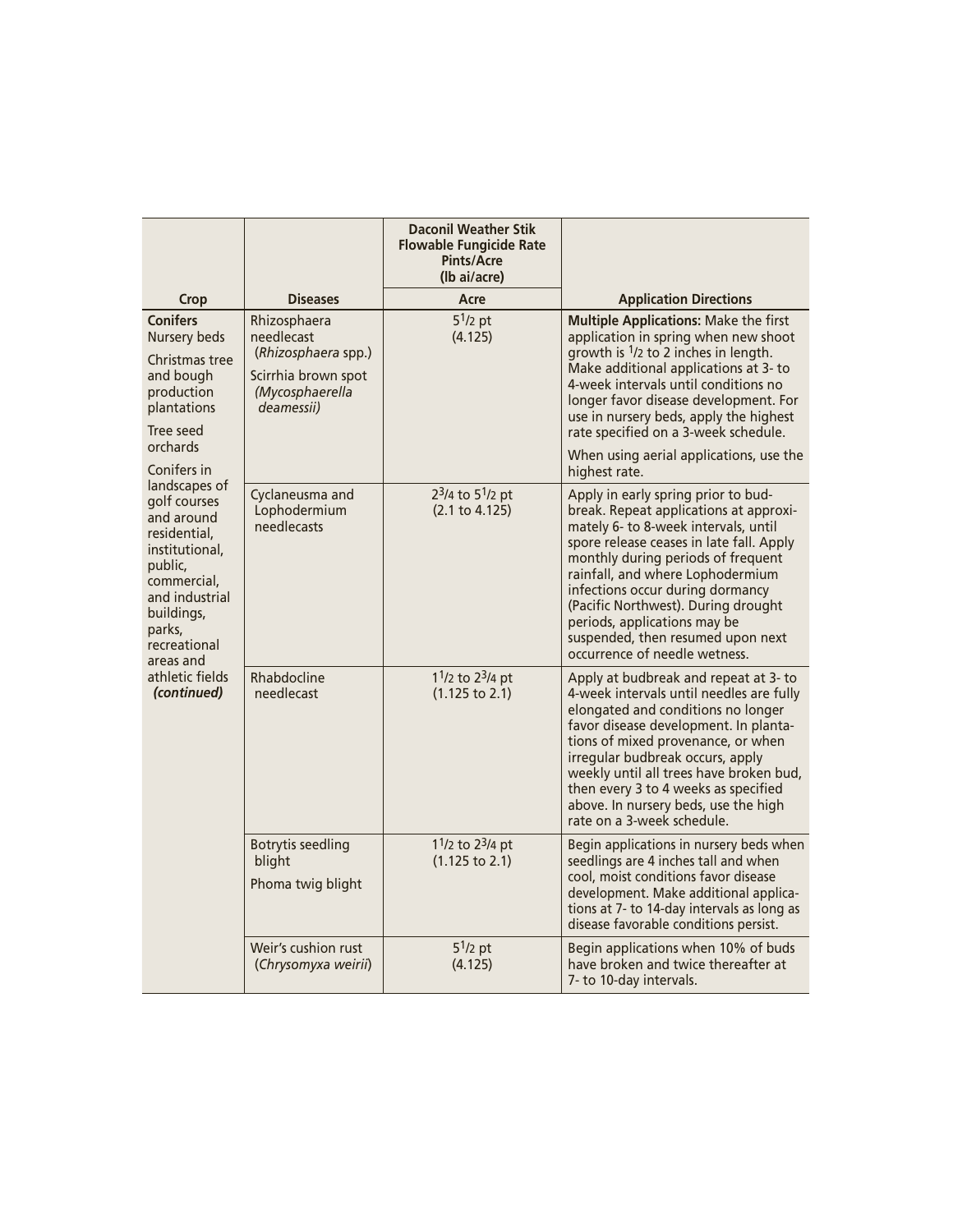### **STORAGE AND DISPOSAL**

Do not contaminate water, food, or feed by storage or disposal.

#### **Pesticide Storage**

Store in a dry place.

#### **Pesticide Disposal**

Pesticide wastes are toxic. Improper disposal of excess pesticide, pesticide spray or rinsate is a violation of Federal Law. If these wastes cannot be disposed of by use according to label instructions, contact your State Pesticide or Environmental Control Agency, or the Hazardous Waste representative at the nearest EPA Regional Office for guidance.

#### **Container Handling**

Non-refillable container. Do not reuse or refill this container. Triple rinse container (or equivalent) promptly after emptying. Triple rinse as follows: Empty the remaining contents into application equipment or a mix tank and drain for 10 seconds after the flow begins to drip. Fill the container 1/4 full with water and recap. Shake for 10 seconds. Pour rinsate into application equipment or a mix tank or store rinsate for later use and disposal. Drain for 10 seconds after the flow begins to drip. Repeat this procedure two more times. Then offer for recycling if available or puncture and dispose of in a sanitary landfill, or by incineration, or by other procedures approved by state and local authorities.

**CONTAINER IS NOT SAFE FOR FOOD, FEED OR DRINKING WATER.**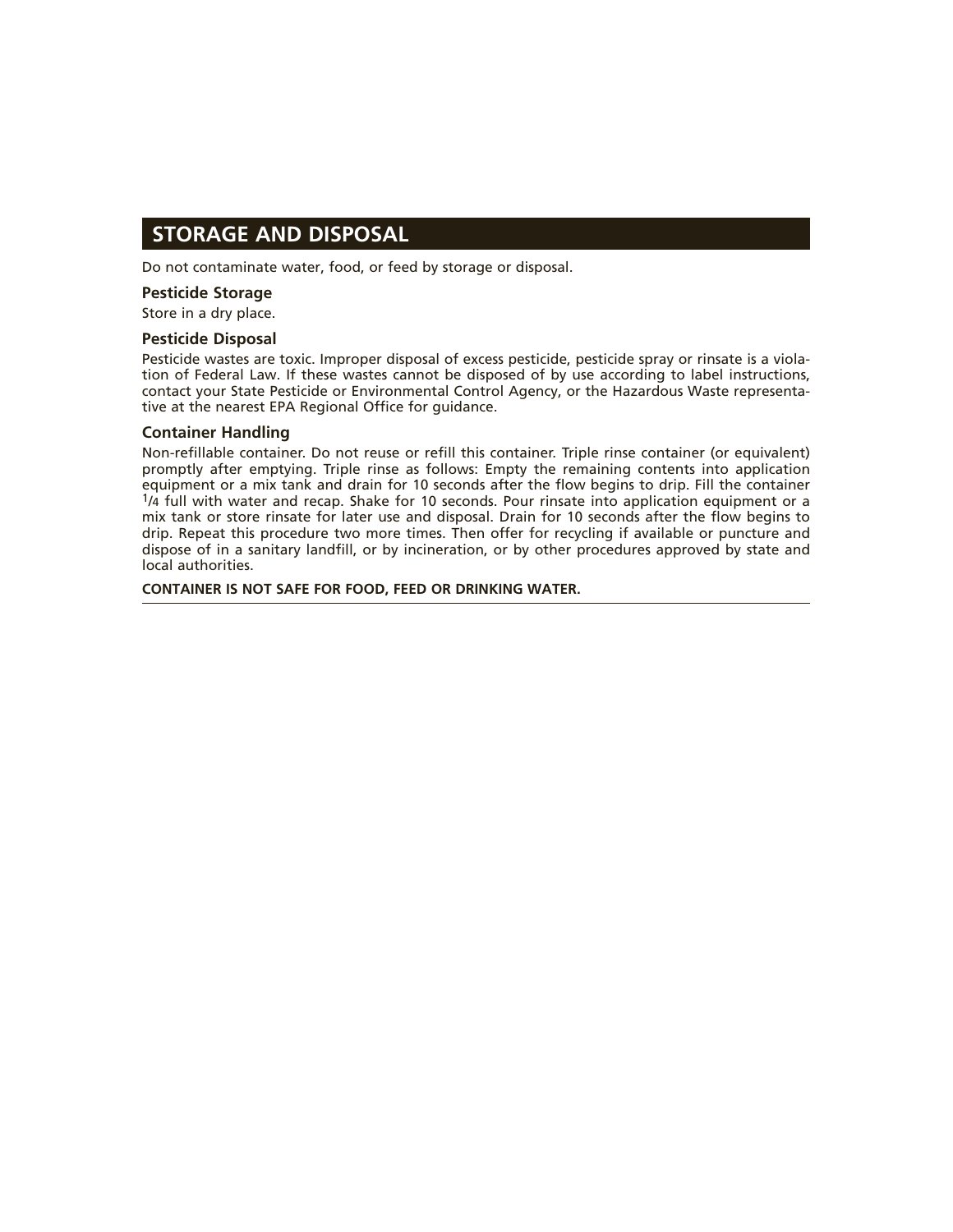Daconil Weather Stik®, SuperWeatherStik®, the ALLIANCE FRAME the SYNGENTA Logo and the PURPOSE ICON are Trademarks of a Syngenta Group Company.  $\partial$ 

Chipco® and Signature® are registered trademarks of Bayer.

Dipel® is a registered trademark of Valent BioSciences Corporation.

Knock Out® is a registered trademark of the Conrad-Pyle Company.

Latron B-1956® and Latron AG-98® are trademarks of Dow AgroSciences LLC.

©2018 Syngenta

For non-emergency (e.g., current product information) call 1-800-334-9481.

 $\overline{\mathcal{D}}$ 

Manufactured for: Syngenta Crop Protection, LLC P.O. Box 18300 Greensboro, North Carolina 27419-8300

**SCP 50534-209A-L1H 1117 4088572**